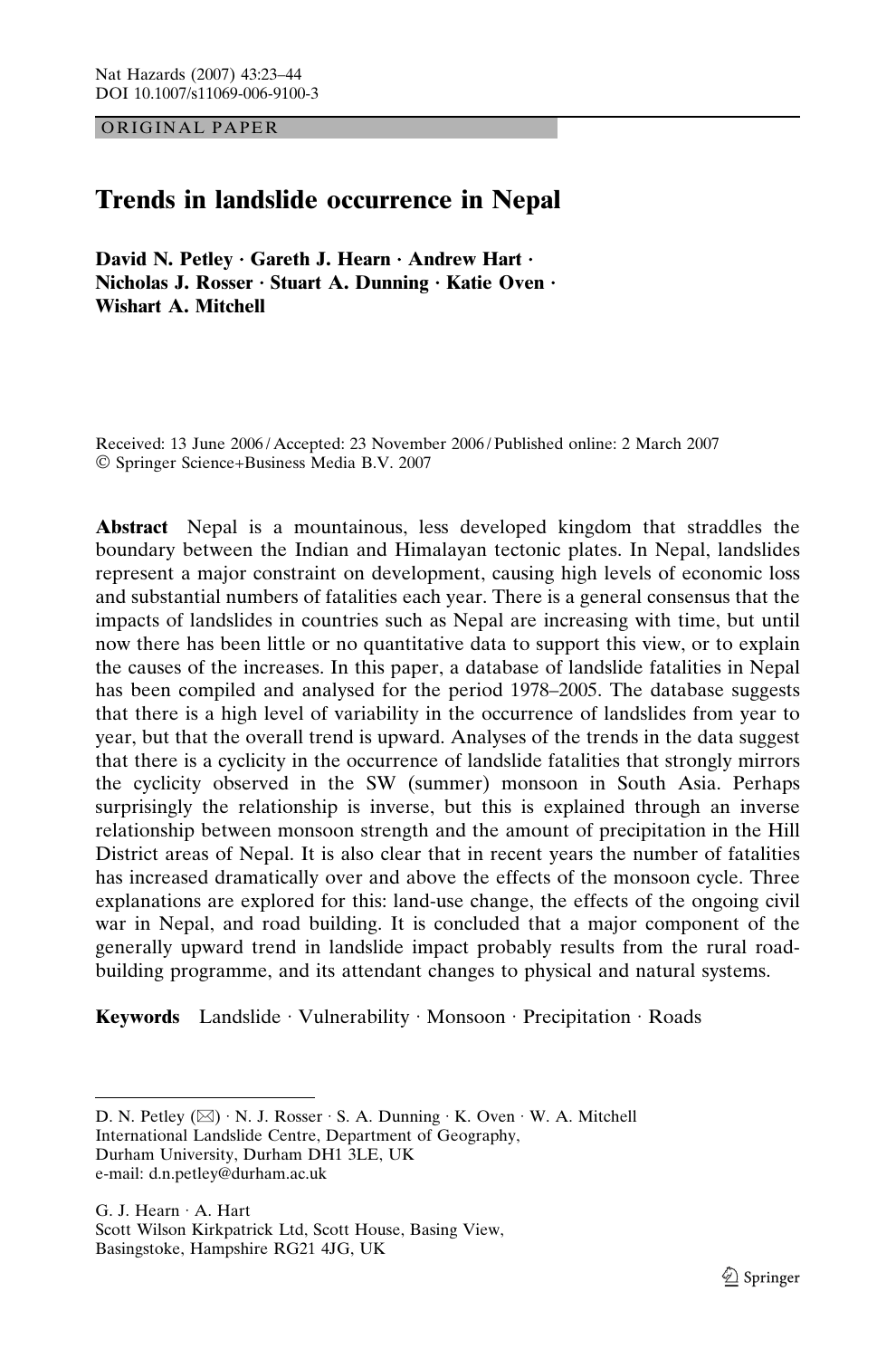# 1 Introduction

In recent years it has become apparent that landslides represent a far greater hazard globally than had been previously assumed, both in terms of economic losses and fatalities (Petley et al. [2005a](#page-20-0); Petley [2006](#page-20-0)). It is also now clear that the impact of landslides, certainly in terms of both economic losses and probably also with respect to deaths, is increasing with time (Brabb [1991](#page-19-0); Alexander [1993](#page-19-0); Guzzetti [2000;](#page-20-0) Schuster and Highland [2001;](#page-20-0) Petley et al. [2005a](#page-20-0)). The majority of fatalities and the highest costs from landslides in terms of proportion of GDP occur in less economically developed areas, particularly in the tectonically-active monsoonal and tropical cyclone affected areas of Asia and the Americas (Petley et al. [2005a](#page-20-0)). In terms of absolute economic losses the highest impacts are probably in mountainous, more developed countries with high levels of rainfall and/or seismicity, notably Canada, the United States, Japan and Italy (Brabb [1991\)](#page-19-0). Indeed, in many mountain environments, landslides represent one of the most acute hazards, although in general their impact is seriously under-represented (Hewitt [1997](#page-20-0)).

Unfortunately, the causes of the increases in the occurrence and impacts of landslides are poorly quantified. A wide range of hypotheses have been proposed, many of which are generally accepted even though there is little empirical evidence to support them. These include:

- 1. Population growth (for example Alexander [1993;](#page-19-0) Alexander [2005](#page-19-0)). Population growth is considered to influence the impact of landslides first by ensuring that there are more individuals at risk and second by driving the development of increasingly marginal terrain, most notably landslide prone areas at the toe of slopes and on steep mountainsides;
- 2. Land-use change, most notably deforestation (see for example Schuster and Highland [2001;](#page-20-0) Alexander [2005](#page-19-0)). The loss of forests is thought to reduce the rate of evapotranspiration on slopes, leading to higher groundwater levels, to reduce cohesion through the loss of root strength and to increase overland flow, which enhances the rate of erosion (Crozier [2005\)](#page-19-0). The effect of these changes is to render slopes increasingly sensitive to landslide triggers and to increase the mobility (i.e., the run-out velocity and hence distance) of slides once they have been initiated.
- 3. Urbanisation. The growth of cities, especially in less economically developed countries, leads to the growth of urban slums or shanty-towns on marginally stable slopes on the periphery of urban areas (Schuster and Highland [2001](#page-20-0); Alexander [2005](#page-19-0) for example).
- 4. Linear infrastructure development. The construction of transport infrastructure, especially roads, is considered to increase the probability of landslides as a result of undercutting and the application of surcharges as a result of the disposal of spoil and through the relocation of people who wish to take advantage of the economic opportunities associated with roadside sites (for example Sidle et al. [2006](#page-21-0)). Unfortunately, such sites are often more susceptible to landslides than are the locations of their original houses.
- 5. The effects of (anthropogenic) climate change, which might be changing rainfall distributions and intensities (Petley et al. [2005a](#page-20-0)).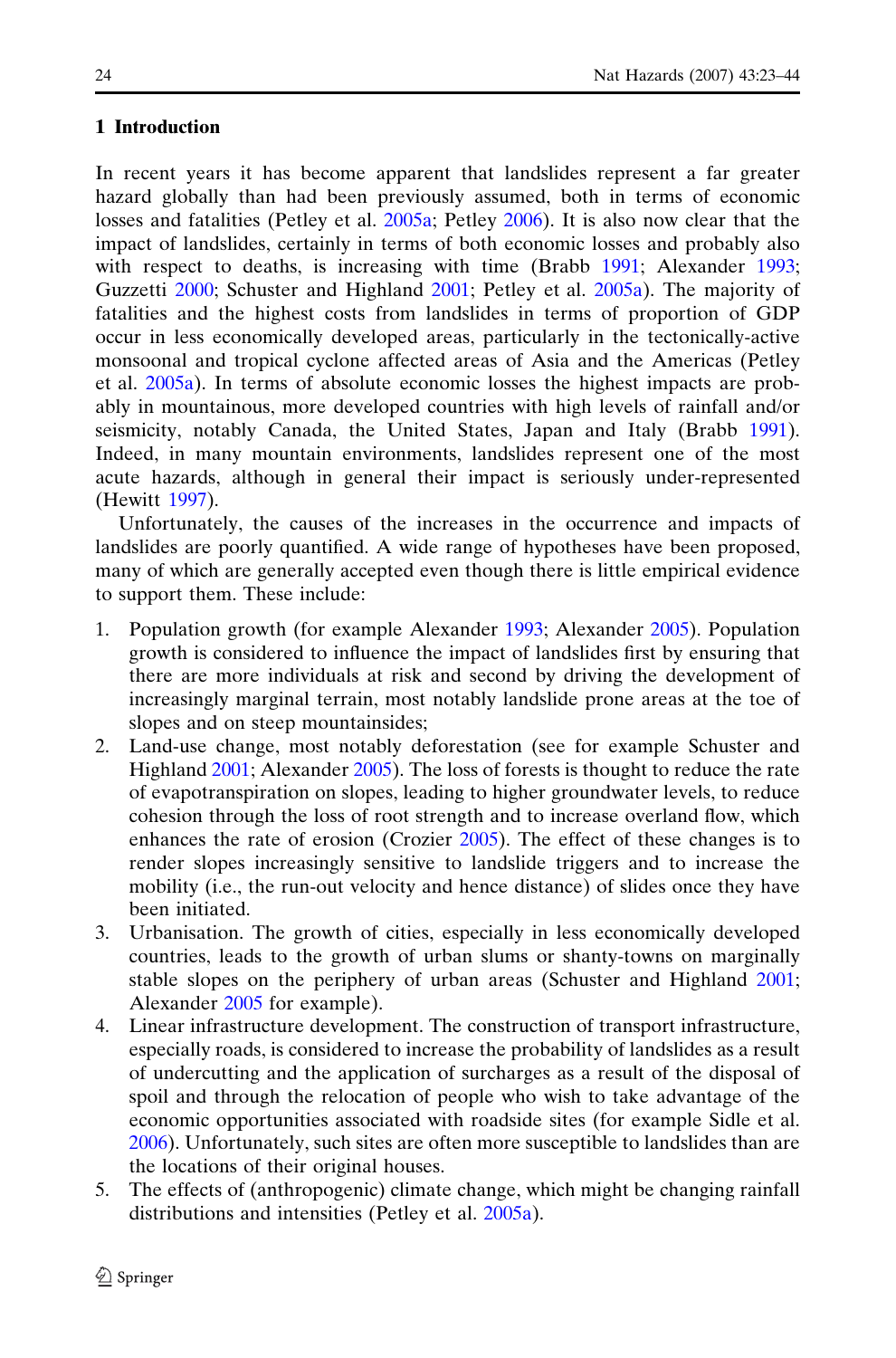<span id="page-2-0"></span>Unfortunately, the actual impact of these changes in real terms is poorly quantified, such that in many cases these effects, although logical, are little more than anecdotal. Understanding these processes is undoubtedly important given the global cost of landslides. In addition, heavy investment is being made in mountainous areas of less economically-developed countries by a range of international organisations, including international development agencies such as the Inter-American Development Bank, the World Bank and the Asian Development Bank and national development agencies such as DFID (UK), JICA (Japan), Helvetas (Switzerland) and GTZ (Germany). In many cases this investment is focussed upon the development of rural access, for which the occurrence of landslides is a key issue. There is clearly an urgent need to try to quantify changes in the occurrence and impacts of landslides, and to develop an understanding of the causes of these changes through time. This understanding will help to target scarce resources in the most appropriate manner, and to improve the identification of areas and individuals at risk from the effects of landslides.

The aim of the study reported here is to compile and evaluate data regarding the temporal trends in landslide occurrence in Nepal in the period 1978–2005 and to use these data to attempt to understand the underlying causes of changes in landslide impacts through time. To do this, we have constructed a database of fatal landslides for the study period. This database has been analysed in terms of spatial and temporal distributions, with a particular emphasis upon the relationships with the distributions in time and space of potential triggering factors.

## 2 The study area

Nepal is a mountainous Himalayan kingdom with a surface area of  $147,181 \text{ km}^2$ (Fig. 1). Globally, it is the country with the highest relative relief on earth, with



Fig. 1 A map of Nepal showing the subdivision of the country into Mountain, Hill and Terai districts. Inset is a thumbnail map showing the location of Nepal within South Asia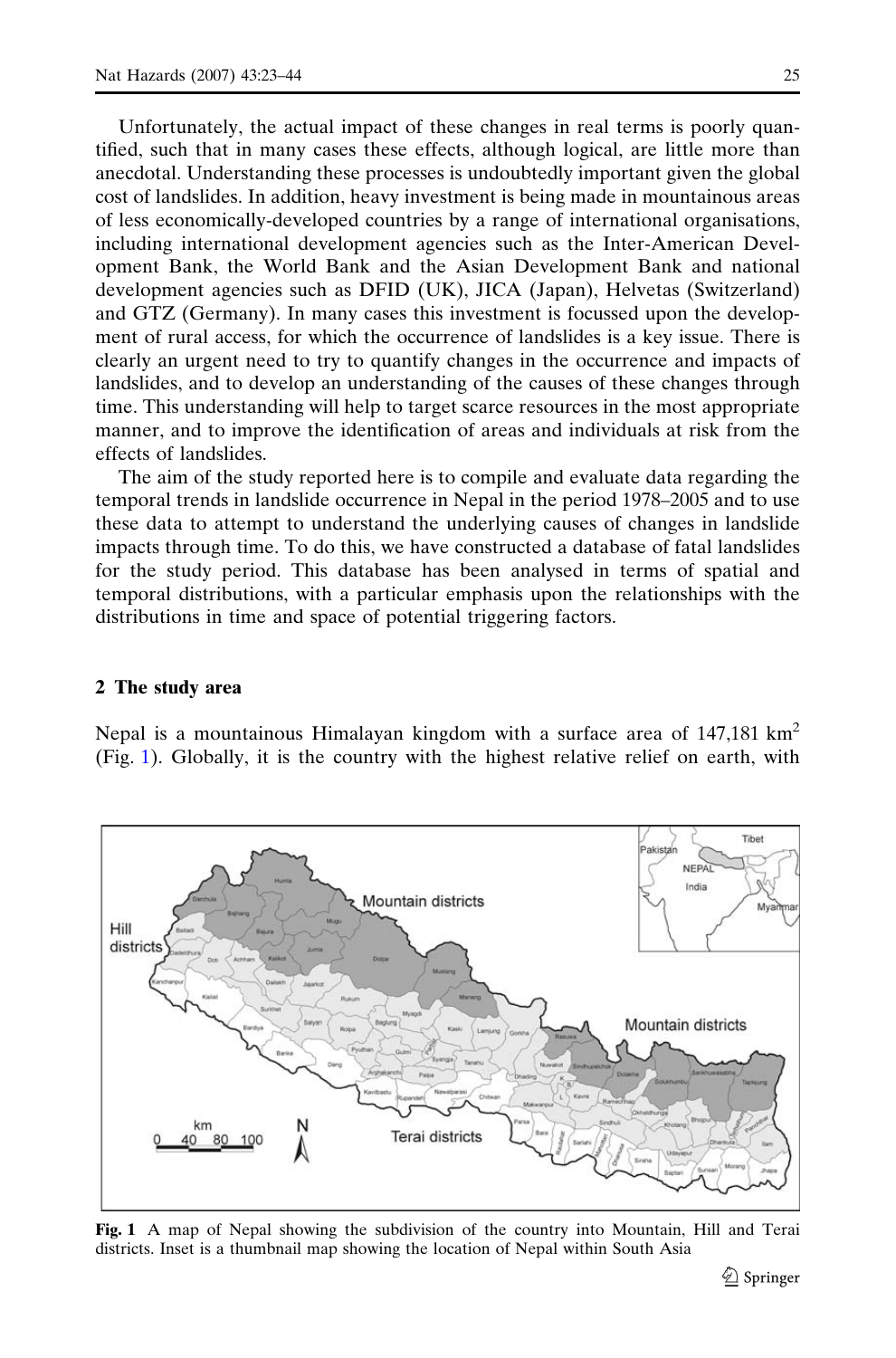a lowest elevation of 70 m above sea level and a maximum elevation at the summit of Sagamartha (Mount Everest) of 8848 m. For management and development purposes the terrain of Nepal can be divided into three regions (Fig. [1\)](#page-2-0). In the south of the country lie the Terai districts, representing 23.1% of the surface area of the country, whose topography mostly consists of flat alluvial plains. These districts have comparatively high population densities (48.5% of the total population of Nepal). In the far north lie the mountain districts, incorporating the remote mountain massifs of the High Himalaya, which comprise 35.2% of the land area of Nepal. These areas are however sparsely inhabited, supporting only 7.3% of the population. Between these two areas lie the Hill Districts of the Middle Himalaya, within which much of the terrain consists of alpine-height mountains and valleys (i.e., peaks reaching up to ca. 5000 m but valleys at less than 500 m asl). The population of this area, which includes the Kathmandu Valley, represents 44.2% of the national total.

As would be expected for a country with such an extreme range of elevations, the climate varies greatly, ranging from subtropical on the lowland plains to glacial in the high mountains. The climate throughout most of the country is strongly monsoonal. For the landslide-prone Middle Himalayan terrain the climate is cool and dry for much of the year, although the summer months (June-September) are warm and humid, with high levels of precipitation associated with the south-west Asian monsoon. The actual levels of rainfall during the monsoon period vary considerably from year to year, depending upon a range of climatic factors that are generally-considered to be associated with global and regional climatic systems (Shrestha et al. [2000\)](#page-21-0).

It is well recognised that landslides occur extensively in the Himalayas (e.g., Owen et al. [1995;](#page-20-0) Sah and Mazari [1998](#page-20-0); Barnard et al. [2001;](#page-19-0) Sarkar et al. [1995](#page-20-0)), and in particular within Nepal (e.g., Gardner and Gerrard [2000a](#page-19-0); Petley et al. [2005b](#page-20-0)). An area such as the Himalayas should be expected to have a high level of natural landslide activity. In tectonically active mountain chains such as the Himalayas, natural landslides play a fundamental role in the evolution of the landscape, providing a mechanism through which a mass balance can be achieved between uplift and erosion. Landslides represent the most efficient process in non-glaciated (and possibly also in glaciated) environments through which material that has been advected into a mountain chain by tectonic processes can be released from the hillsides and removed. Thus, it is a mistake to consider that all landslides are the result of human activities, or that all landslide risk is socially ''constructed''. However, there is a clear anthropogenic influence in the occurrence of landslides in the mountainous areas of Nepal (see for example Gerrard and Gardner [2000a](#page-19-0), [b;](#page-19-0) [2002\)](#page-19-0). Note though that except along road corridors most of the documented human-induced landslides are in reality comparatively small and shallow. Nonetheless human-induced landslides often have a substantial impact, especially in terms of loss of local agricultural productivity, which can have severe economic effects both locally and nationally. For example, the large failure at Krishnabhir in Dhading District, southwest of Kathmandu, led to the closure of the key arterial road linking Kathmandu with the Terai plains and thus with India for eleven days in August 2000, causing serious economic disruption to the capital city.

### 3 Methodology

For this study we have compiled a database of landslide fatalities for Nepal for the period 1978–2005 inclusive. This database was constructed using a variety of sources,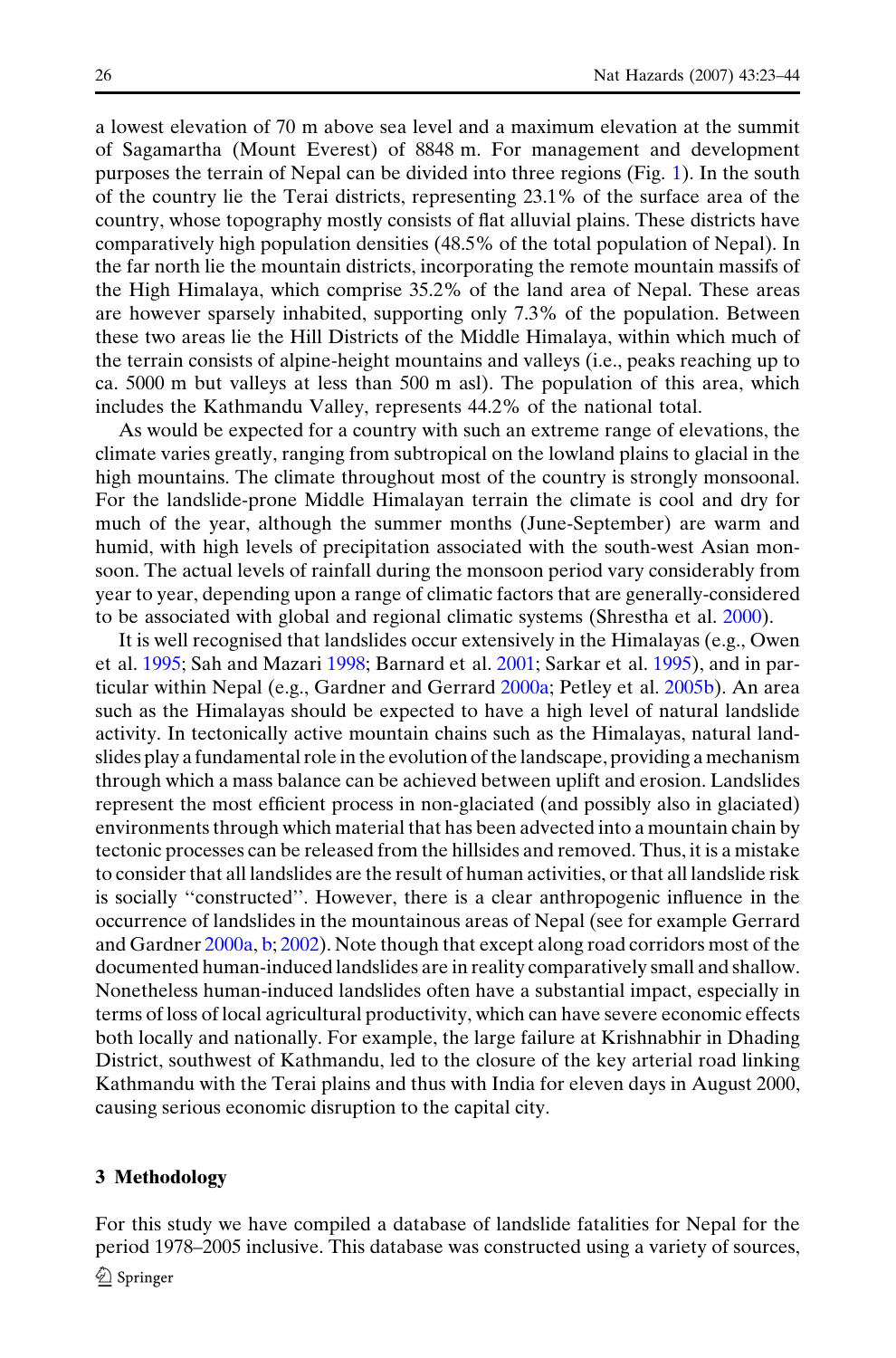including newspaper reports, government datasets, NGO documents, scientific papers and, where reliable, personal accounts. Sources of information were predominantly in the Nepali language, but English language information sources were also used when available. The most consistently available data for a landslide events provides the date of occurrence, location, trigger mechanism (i.e., heavy rain or construction for example), number of fatalities, number of injuries and the number of people missing. Less consistently reported, but recorded when available, were information on the type of landslide, size, rate of movement, damage to infrastructure and property, loss of farm animals and direct economic damage. In this analysis we have focussed upon temporal and spatial trends in the number of landslide fatalities each year, as these data are generally consistent throughout the dataset.

Considerable complexities and problems are associated with the construction of such databases. Critical amongst these are the following:

- 1. Definitions of landslide. There is a key need to think about how the term ''landslide'' is defined. There are two elements to this: first, technically there is a need to decide which events to include within the database. Thus, for example should a debris flow be included? If so, how can a differentiation be made between a debris flow and a hyper-concentrated flow? Second, how accurately do the reports used to compile the database achieve this differentiation? Hence, debris flows are very often reported as floods; whilst flash floods are often reported as mudflows. Clearly this problem can never be solved fully. We have addressed this issue by seeking to include events that would fall under the wellestablished landslide classification of Cruden and Varnes [\(1996](#page-19-0)), which includes debris flows, mudflows and rock falls. In each case the compilers of the database had to make a judgement as to whether the event should be classified as a landslide, using the available reports and, where possible, images of the event.
- 2. Definitions of fatalities. Although in a sense the definition of a fatality might seem straightforward, in the context of a database such as this, it is actually somewhat problematic. First, there is a need to determine whether a death is actually caused by a landslide. This is simple in the case of burial by the landslide or impact from a rock fall. However, should a death that results from a car impacting landslide debris be included? If so, what about the case in which a car is forced to swerve to avoid landslide debris, and ends up driving into the river? Finally, what about the case in which a road is closed by a landslide? As a result vehicular traffic might be forced onto a lower quality road, leading to an enhanced accident rate. Consistency is difficult to achieve in such cases due to the complexity of the natural and social environment. As a general rule, we have worked on the basis that there must be a connection either in a physical sense between the landslide and the individual (i.e., deaths resulting from a car impacting the debris would be included) or in time (so fatalities resulting from a car swerving to avoid a landslide as it impacts a highway would be included, but a car swerving off the road to avoid the debris pile in the following days would not). Clearly the distinction is arbitrary, but is nonetheless necessary. In general, the numbers of fatalities associated with such complex cases is low in comparison with the overall total, meaning that the impact of these concerns is not unduly high.
- 3. Secondary hazards. The issue of the inclusion of secondary hazards is problematic for all database studies. Landslides themselves are often considered to be a secondary hazard associated with storms and earthquakes, which has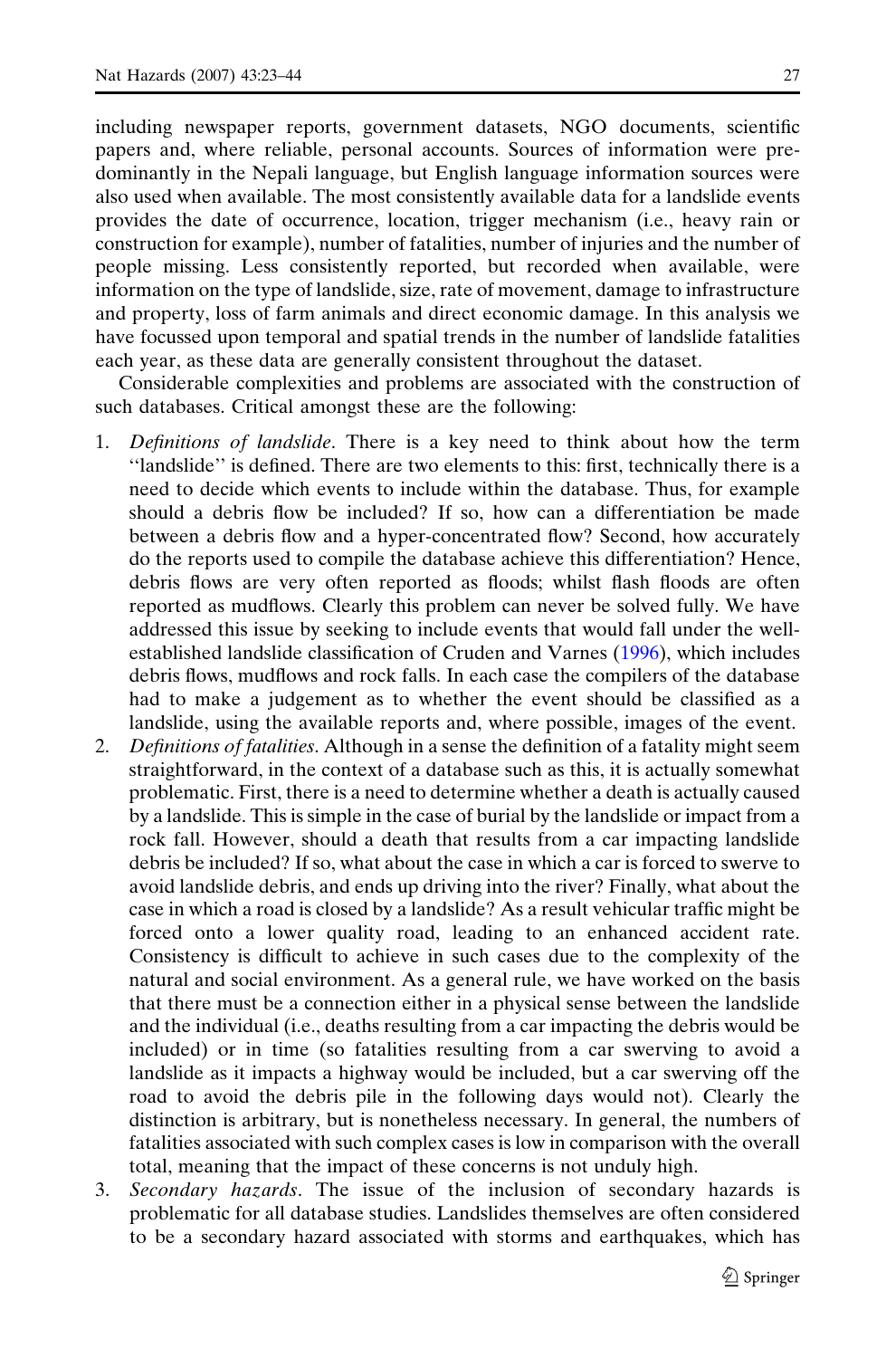resulted in the gross under-reporting of landslide impacts (see Petley et al. [2005a](#page-20-0) for a review of this topic). However, landslides themselves are also associated with secondary hazards, most notably dam break floods resulting from valley blocking episodes (Costa and Schuster [1991](#page-19-0); Dunning et al. [2006](#page-19-0)). In this study we have sought to include the deaths associated with such secondary hazards within the database where the secondary hazard is naturally occurring (for example, a dam break event). In databases documenting multiple hazard types this can lead to concerns regarding double counting, but this is not a problem when a single hazard type is being studied, as in this study.

- 4. Reliability. Perhaps the greatest concern regards issues of the reliability of the data included in the database. A number of problems arise here:
	- a. Exaggeration and under-estimation. It is well-established that in large disaster events there is a tendency for local officials and government bodies to exaggerate the death toll (Hittelman et al. [2001](#page-20-0) for example). In many cases this is due to double counting of potential victims, or to the inclusion within the list of victims of people who in reality were not in the area. At times it has also been associated with a desire to increase the provision of assistance and/or with corruption. Occasionally, under-estimation may occur, for example where pressures are exerted in order to avoid political embarrassment. Generally, this latter problem is most acute for large events. Additionally, in many cases the death toll includes a number of people who are listed as ''missing''. In many cases it is not established how many people in this category have actually died, and there are a range of ways in which final estimates can be derived.
	- b. Post-event mortality. A further problem lies with the occurrence of deaths days or even weeks after a landslide event. In most cases there is little or no information available as to whether people who are wounded by a landslide eventually succumb to their injuries. Thus, it is reasonable to assume that as a certain proportion of such people do die, the figures within the database are a slight underestimate of the total number of fatalities. Theoretically, it might be possible to apply a correction factor to deal with this issue (perhaps assuming that say 25% of those injured eventually die from their injuries). However, we have no data on what this factor should be in Nepal, so no correction has been applied in this study.
	- c. Small event mortality. A further problem lies in the inclusion of all events in the study area. In particular, small events with limited numbers of fatalities are often poorly reported, especially where they occur in an area with poor communication infrastructure. It must therefore be accepted that we fail to resolve many of these events, which in some cases might consist of a single piece of rock striking an individual. This lack of resolution is akin to the resolution problem observed when constructing landslide databases from aerial photographs (Stark and Hovius [2001](#page-21-0) for example), and it might thus be expected that a similar "roll-over" in the power law frequency distribution of event sizes will be observed. We accept this limitation of our data, but believe that the impact is not as serious as might be feared, as Petley et al. [\(2005a\)](#page-20-0) demonstrated that for landslides it is the larger events that dominate the fatality statistics.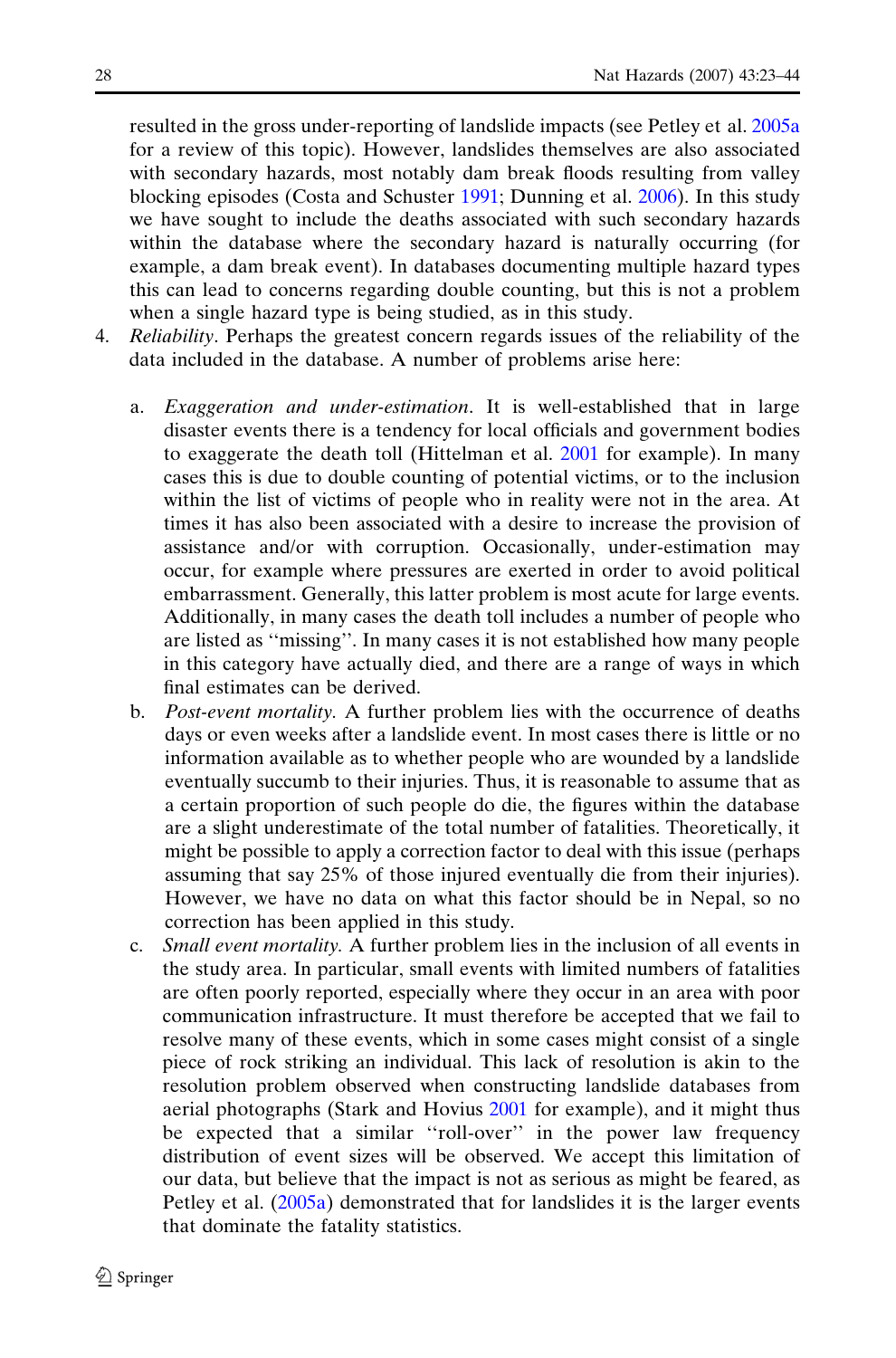It could be argued that these limitations mean that the construction and analysis of such a database is questionable. We do not believe that this is the case. In most cases the errors are comparatively small relative to the total number of events and the errors are essentially consistent spatially and temporally through the dataset. At all times these errors must be considered when interpreting the dataset, and we suggest that in general the numbers cited here should be considered to be an underestimate of the total impact of landslides within Nepal.

## 4 The Nepal landslide dataset

In the complete dataset for the period 1978–2005, we have recorded a total of 397 fatal landslides in Nepal, which caused 2179 recorded fatalities, representing an average of about 78 deaths per year. Analysis of these annual data (Fig. 2) shows that the number of fatalities varies greatly from year to year. The smallest number of deaths occurred in 1981, when only five fatalities were recorded, whereas the largest number was 342 in 2002. A similar variation is noted in the number of fatal landslides per year, which ranges from one in 1981 to 58 in 2002. There appear to be some interesting underlying trends in the data, with distinct periods when the number of fatal landslides and the number of fatalities increase (1982–1989 and 1997–2005) and periods when the numbers are substantially lower (1978–1981 and 1990–1996). It is also notable that there appears to be a general increasing trend, with the five most deadly years all occurring in the period 1998–2005. Note however that this is not a simple upward trend, as a peak in fatalities and numbers of landslides occurred in the period 2001–2003, and a decline is noted thereafter.

A simple examination of the temporal occurrence of fatal landslides reveals the strong climatic control on the triggering of instability (Fig. [3](#page-7-0)). There are no recorded landslide fatalities in the period from November to April, reflecting the very dry conditions in Nepal during this part of the year. A small number of events have been recorded for May, with a further increase in June. Interestingly, there is a marked



Fig. 2 Graph showing the number of landslide fatalities (bar graph, left hand scale) and the number of fatal landslides (line graph, right hand scale) each year for the period 1978–2005 for Nepal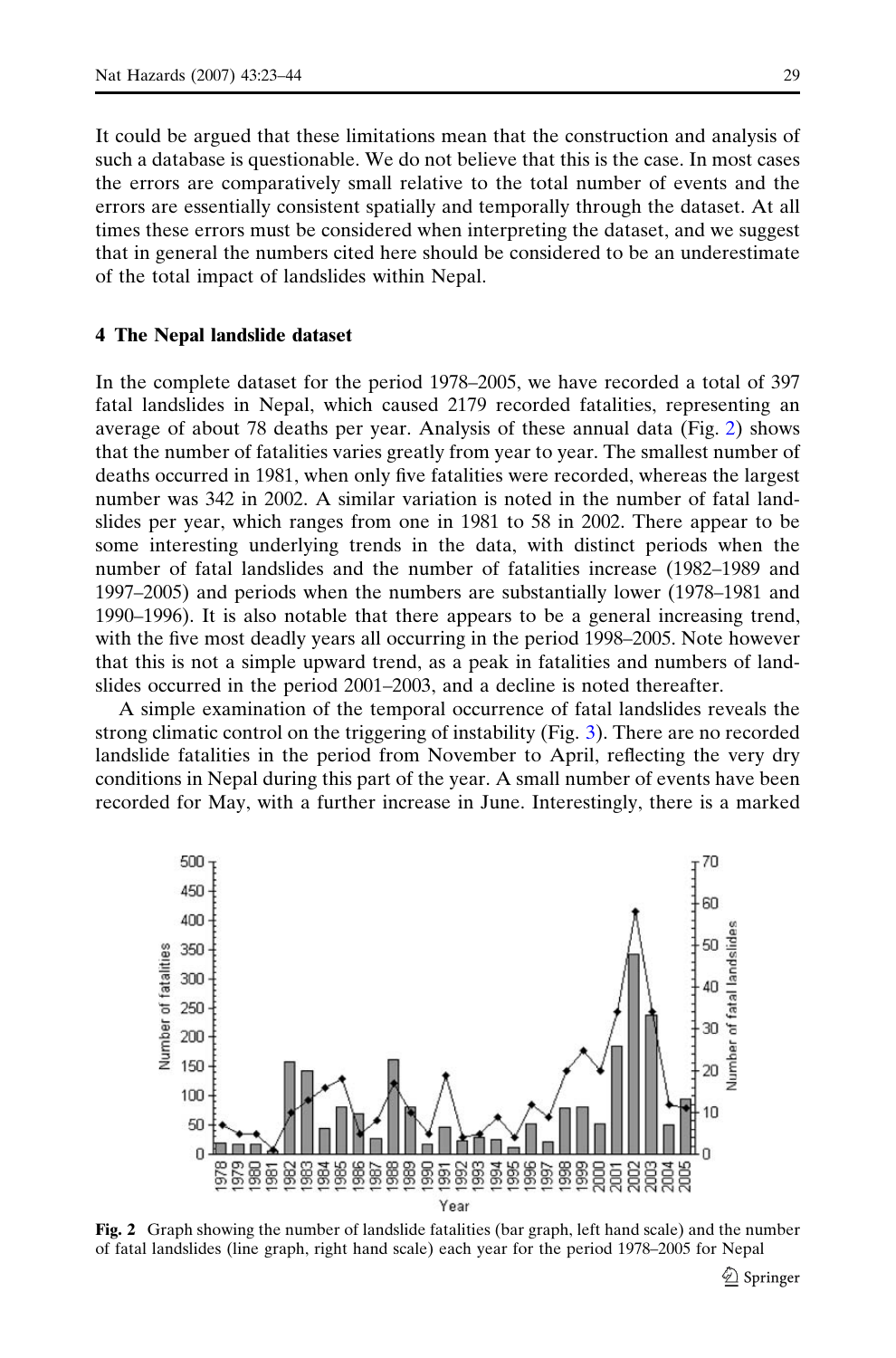<span id="page-7-0"></span>

Fig. 3 Graph showing the occurrence of landslide fatalities (bar graph, left hand scale) and the number of fatal landslides (line graph, right hand scale) by month for the period 1978–2005 for Nepal

peak in landslide occurrence in July, with slightly lower but still notable totals in August and September. The number of landslides declines to a very low number in October, and to zero in November. This very strong seasonality reflects the occurrence of rain associated with the South Asian Summer Monsoon, which in Nepal has a modal start date of 10 June, peaks in terms of rainfall intensity in July and continues to a modal date of 21 September (Hannah et al. [2005\)](#page-20-0). This main monsoon period is characterised by a moisture-laden air mass that moves progressively northwards from the Bay of Bengal. The pre-monsoonal period extends from March to May, and is characterised by warm, dry weather with limited rainfall. The postmonsoon period (October to November) is dry and warm, with November being the driest month on average. Finally, the winter period (December to February) is generally dry and cool. Thus, it is clear that the annual occurrence of landslides depends heavily upon the summer monsoon. Interestingly however, although the monsoon period represents 60–80% of the annual total precipitation, and 55–80% of runoff (Shrestha et al. [2000\)](#page-21-0), it accounts for 92% of landslide fatalities and 90% of the fatal landslides.

The distribution of fatal landslides across Nepal is very uneven (Fig. [4](#page-8-0)A). In general, the density of fatal landslides is low for the Terai districts and for the mountain districts in the northwest of the country (Fig. [1](#page-2-0)). The density is highest for the hill districts, especially in the central and eastern parts of the country. There is also an area of higher density in the hill districts in the west of Nepal. This distribution appears to be determined primarily by a combination of relief and precipitation. The Terai districts mostly comprise flat plains, upon which landslides are not common. In the hill and mountain districts the distribution reflects reasonably well the distribution of annual precipitation totals, for which the highest levels are in the hill districts, especially in central and eastern Nepal (Fig. [4B](#page-8-0)).

Many authors have suggested that the frequency–area relationship for medium and large landslides can be described by an inverse power law relationship (Hovius <sup>2</sup> Springer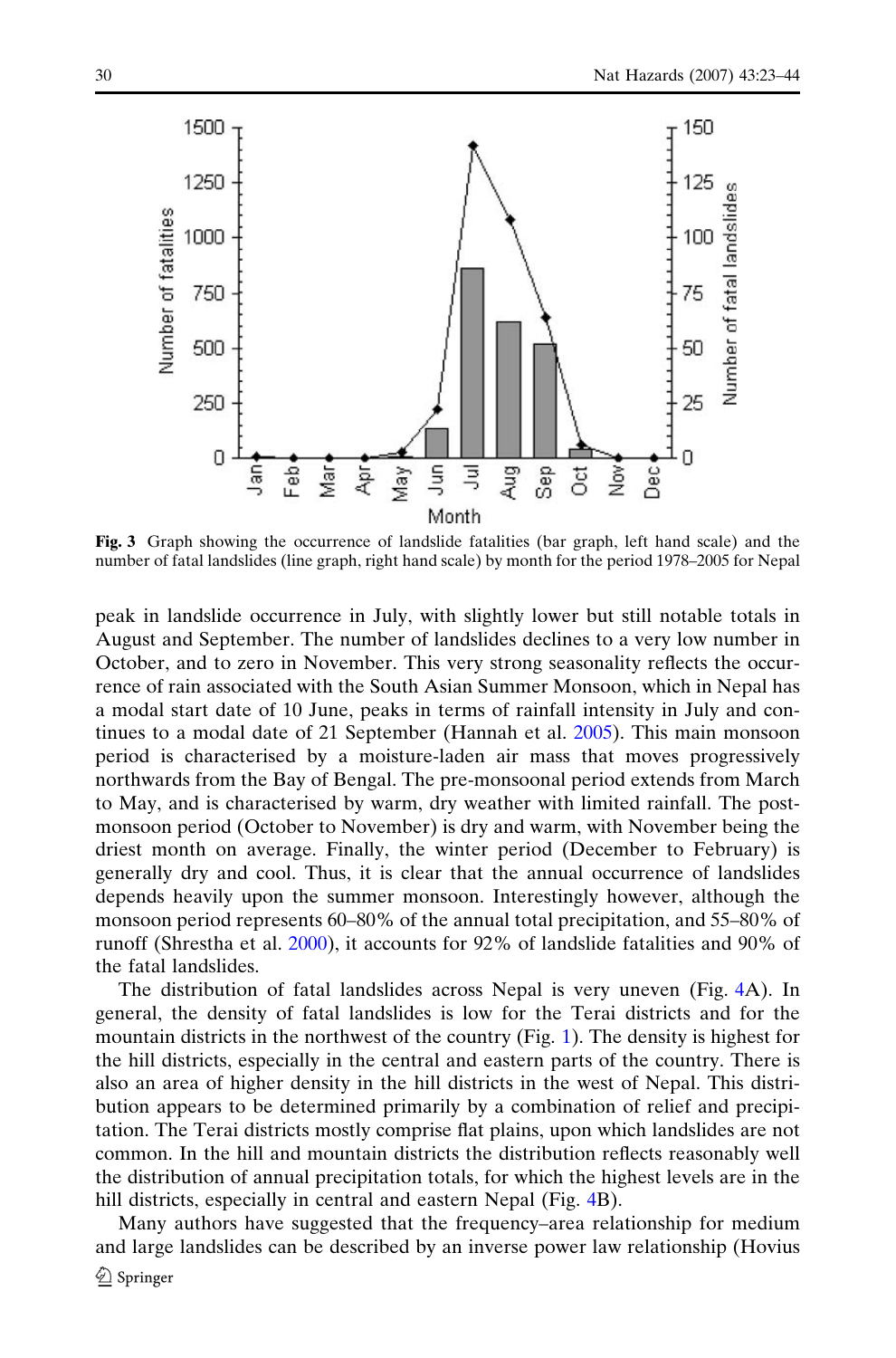<span id="page-8-0"></span>



Fig. 4 (A) The distribution of fatal landslides by district for Nepal. The data are given as the recorded number of fatal landslides per  $10<sup>3</sup>$  km<sup>2</sup> for the period 1978–2005. (B) The corresponding annual precipitation variability (data from Chalise et al. [1996](#page-19-0))

et al. [1997](#page-20-0), [2000;](#page-20-0) Dussauge et al. [2003](#page-19-0); Malamud et al. [2004](#page-20-0)). This relationship appears to hold despite large variations in landslide type, size, and triggering mechanism (Malamud et al. [2004\)](#page-20-0). We have undertaken this type of analysis for the landslide fatality dataset, in which we use fatalities as the indicator of landslide size. For events with higher numbers of fatalities a power law "tail" is present (Fig. [5\)](#page-9-0), although note that this is across just three orders of magnitude of size, whereas the more commonly analysed power law frequency–landslide area relationships extend over five or even six orders of magnitude (Turcotte [1999\)](#page-21-0). This reduced size power law tail is probably due to a limitation of the current dataset given the constraints on the measure of landslide size using fatality data. It is likely that a larger dataset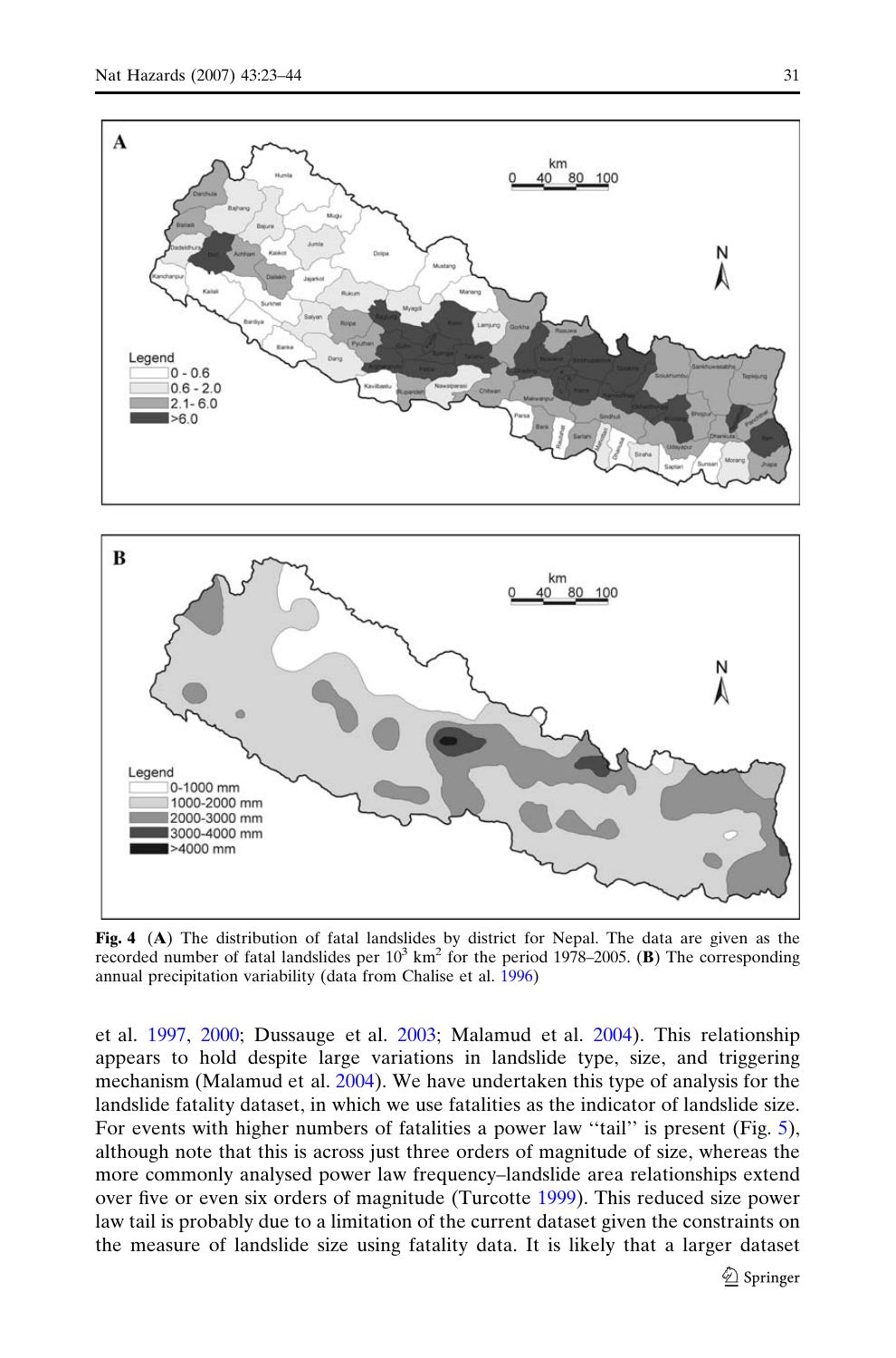<span id="page-9-0"></span>

Fig. 5 The Nepal landslide dataset plotted as a probability density function

would show the same pattern over a greater number of orders of magnitude. For smaller events (i.e., those with ten or less fatalities) a ''roll-over'' is apparent in which the power law no longer applies, as seen in frequency-area data of Malamud et al. [\(2004](#page-20-0)). Such roll-overs have been considered to be more than just an artefact of data collection, representing a real characteristic of landslides (Malamud et al. [2004\)](#page-20-0). However, Stark and Hovius ([2001\)](#page-21-0) suggested that at least in part it might be the result of under-sampling of smaller events due to problems associated with mapping resolution. In the case of the landslide database we consider that it is likely that this roll-over is also a real attribute of the landslide distribution. However, it may also be that there is significant under-sampling of the dataset as it is most likely that the smallest landslides, which might kill only one or two people, might not be reported, especially in rural areas. The largest landslides on the other hand are much more likely to be documented, and thus to appear in the dataset. What is clear is that for Nepal landslide fatalities show the same general frequency–magnitude relationship as for the landslide sizes themselves.

### 5 Causation in the temporal variation of landslide fatalities in Nepal

Clearly there is considerable variation in the temporal occurrence of landslides in Nepal, with an apparent underlying cyclicity with time. Here we seek to examine these trends and to attempt to account for them. To do this we use the running mean technique common in hydrology and climatology (Horii and Hanawa [2004](#page-20-0) for example), based on a five–year kernel, in order to smooth both the climate and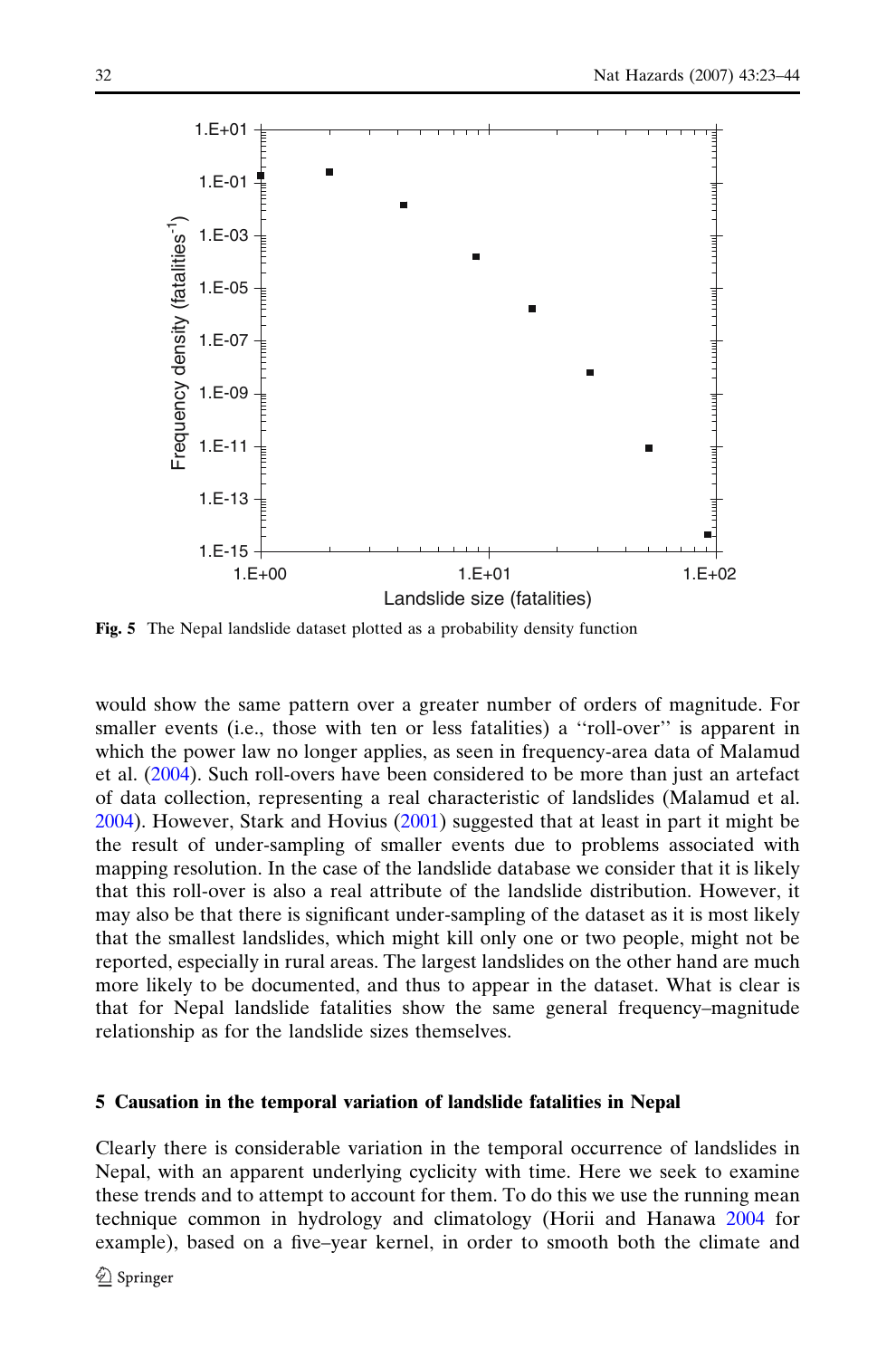fatality data. This permits the analysis of trends in the dataset to be undertaken easily.

It is clear that the majority of fatal landslides in Nepal are triggered by monsoon rainfall. A number of indicators are commonly used to examine monsoon strength, based on either precipitation intensities or on atmospheric circulation. The most widely-used indicator of the former is the All India Monsoon Rainfall Index (AIMI), which is an areal average of 29 subdivisional rainfall datasets (Parthasarathy et al. [1995\)](#page-20-0) based on total rainfall across 306 rainfall stations that span India, although it should be noted that few if any of these are located in the Himalayas. The index is based upon rainfall totals for June, July, August and September. AIMI data for the period 1978–2005 have been obtained from the Indian Institute of Tropical Meteorology.

The five year running mean of landslide fatalities shows the trends described previously, with comparative peaks in 1982–4 and 2001–3, and a trough in 1992–5 (Fig. 6). Notably, the peak in 2001–3 is substantially greater than in 1982–4. Broadly speaking, the AIMI shows the same trend, but in reciprocal form (Fig. 6). This comparatively weak but still significant, linear, inverse relationship is evident in regression (Fig. [7](#page-11-0)). In many ways this is counter-intuitive as it suggests that more fatalities occur in dry years than in wet ones. However, in a comparison of annual (rather than monsoonal) rainfall trends between Nepal and India for the period 1959–1994, Shrestha et al.  $(2000)$  $(2000)$  noted that "*a comparison between precipitation* fluctuations over Nepal and over India does not show good agreement''. This may suggest that the AIMI data are a poor indicator of monsoon strength for Nepal on account of the different spatial coverage. Indeed the same authors noted that:

''the precipitation climatology in the northern part of the subcontinent (including the Himalayan region) is different from the rest of the subcontinent, and that the precipitation record from India as a whole (and generally excluding the Himalayan region) is not always a suitable representation for the region''.



Fig. 6 Five-year running means, indicating medium term trends, for the number of fatalities per annum (bar graph, left axis) and AIMI (line graph, right axis)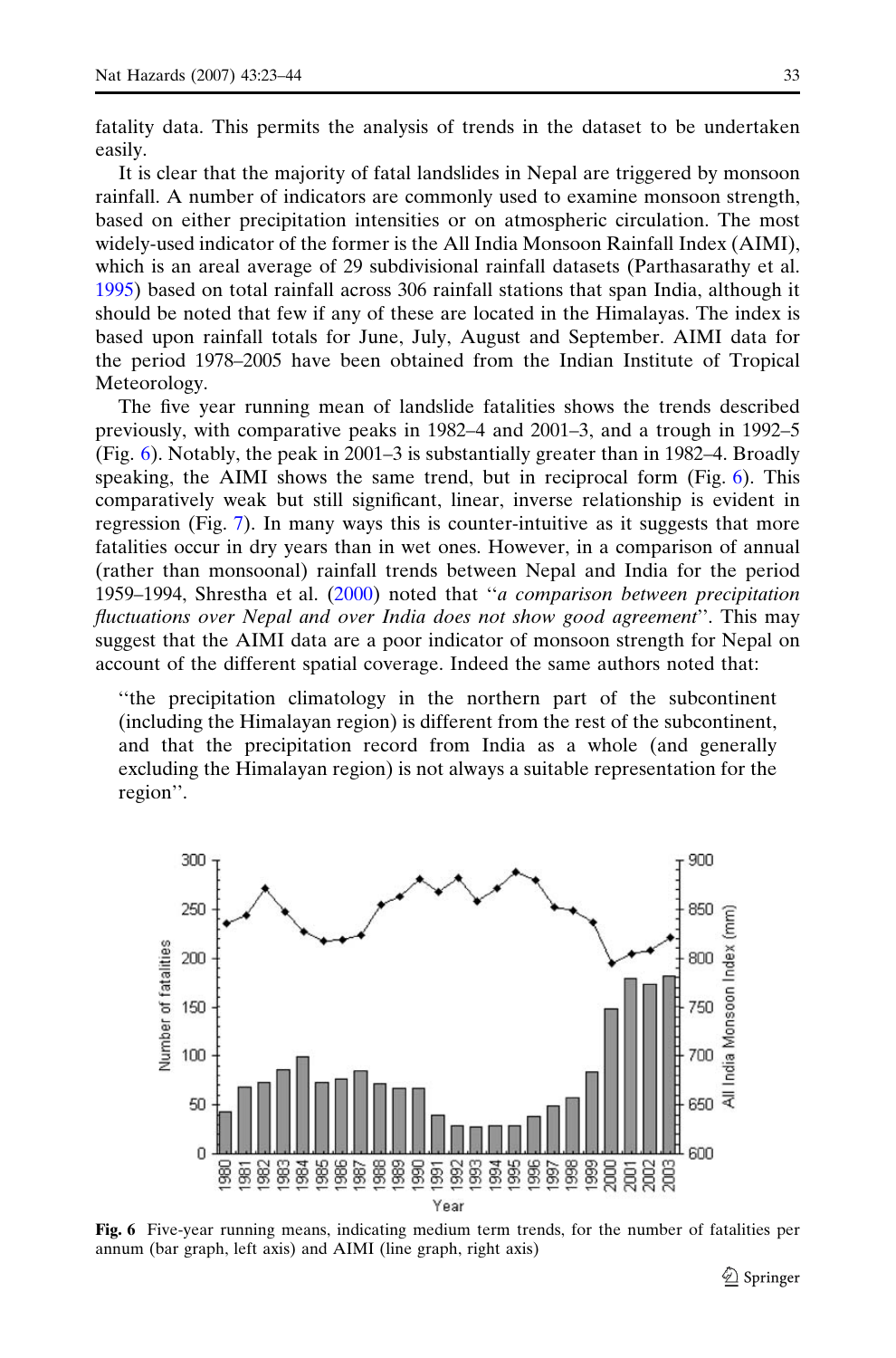<span id="page-11-0"></span>

Fig. 7 Regression between the number of fatalities per year and AIMI, based on five-year running mean data

However, they did not observe an inverse relationship between monsoon precipitation in India and Nepal as our data might infer. Shrestha et al. [\(2000\)](#page-21-0) did note that there is an eleven year periodicity in the Nepal annual precipitation record, which they related to sunspot cycles. The landslide data suggest a rather longer (ca. 14 year) periodicity, however.

An alternative index of monsoon strength is the new South Asian Summer Monsoon Index (SASMI) of Li and Zeng ([2003\)](#page-20-0). This index is based upon a dynamical normalized seasonality index of intensity of the wind field at the 850 hPa level. As such it is not an indicator of the intensity of monsoon precipitation, but nonetheless it provides an index of the strength of the atmospheric processes that are responsible for rainfall generation. As with the AIMI dataset, there appears to be an inverse relationship between the overall strength of the monsoon as indicated by smoothed SASMI data and the number of landslide fatalities (Fig. [8\)](#page-12-0). Regression of the two datasets suggests that this is rather a complex relationship in reality, as the data appear to plot into two distinct groups (Fig. [9\)](#page-12-0). During the period 1980–1994 there is a simple, but comparatively weak linear relationship between the numbers of landslide fatalities. From about 1995 the relationship appears to change, with a much larger number of fatalities for a given SASMI value. The relationship remains strongly linear. Thus, there appears to be a change in some way in the dynamic relationship between the number of fatal landslides and the SASMI. We return to this issue below.

The inverse relationship between the monsoon indices and the number of fatal landslides appears to be counter-intuitive. However, Shrestha et al. ([2000](#page-21-0)) compiled an index of monsoon precipitation for Nepal for the period 1959–1994, broken down into the east and the west of the country, and the Terai, hill and mountain districts. We have aggregated the index for the hill districts east and west and compared this with the SASMI, using the running means for the period 1978–1994 (Fig. [10](#page-13-0)). This shows a strong, linear, negative relationship between the SASMI and the Hill Districts monsoon precipitation, which would appear to explain this anomaly. Thus,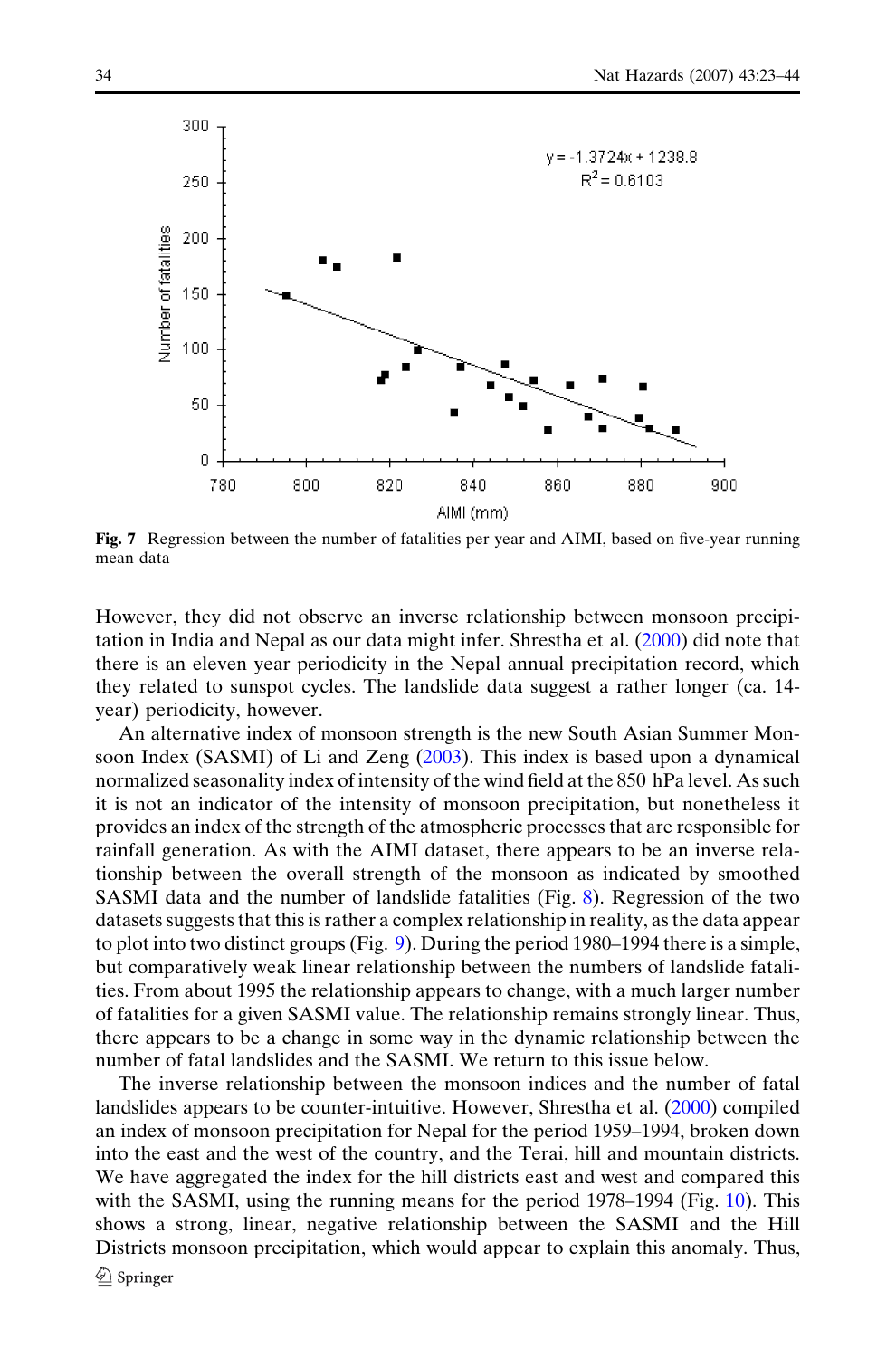<span id="page-12-0"></span>

Fig. 8 Five-year running means, indicating medium term trends, for the number of fatalities per annum (bar graph, left axis) and the July SASMI (line graph, right axis)



Fig. 9 Regression between the number of fatalities per year and the July SASMI, based on five-year running mean data. The data are divided into two populations, 1980–1994 and 1995–2003 as different relationships between appear to operate for the two sets

when the monsoon index is strongly positive, the total monsoon precipitation in the hill districts of Nepal is comparatively low and vice-versa. Thus, the inverse relationship between SASMI and the number of landslide fatalities is explicable, suggesting that a prediction of the likely value of SASMI would allow an indication of the intensity of landslides triggered by the monsoon. The net impact of precipitation is thus intuitive and logical. In years in which the monsoon indices are high and thus the monsoon is intense, the precipitation level reaching the Middle Hills region is low, and thus comparatively few landslides occur. On the other hand, in years when the monsoon indices indicate a weak monsoon, the level of precipitation is high in the Middle Hills region, and the occurrence of landslides is consequently high.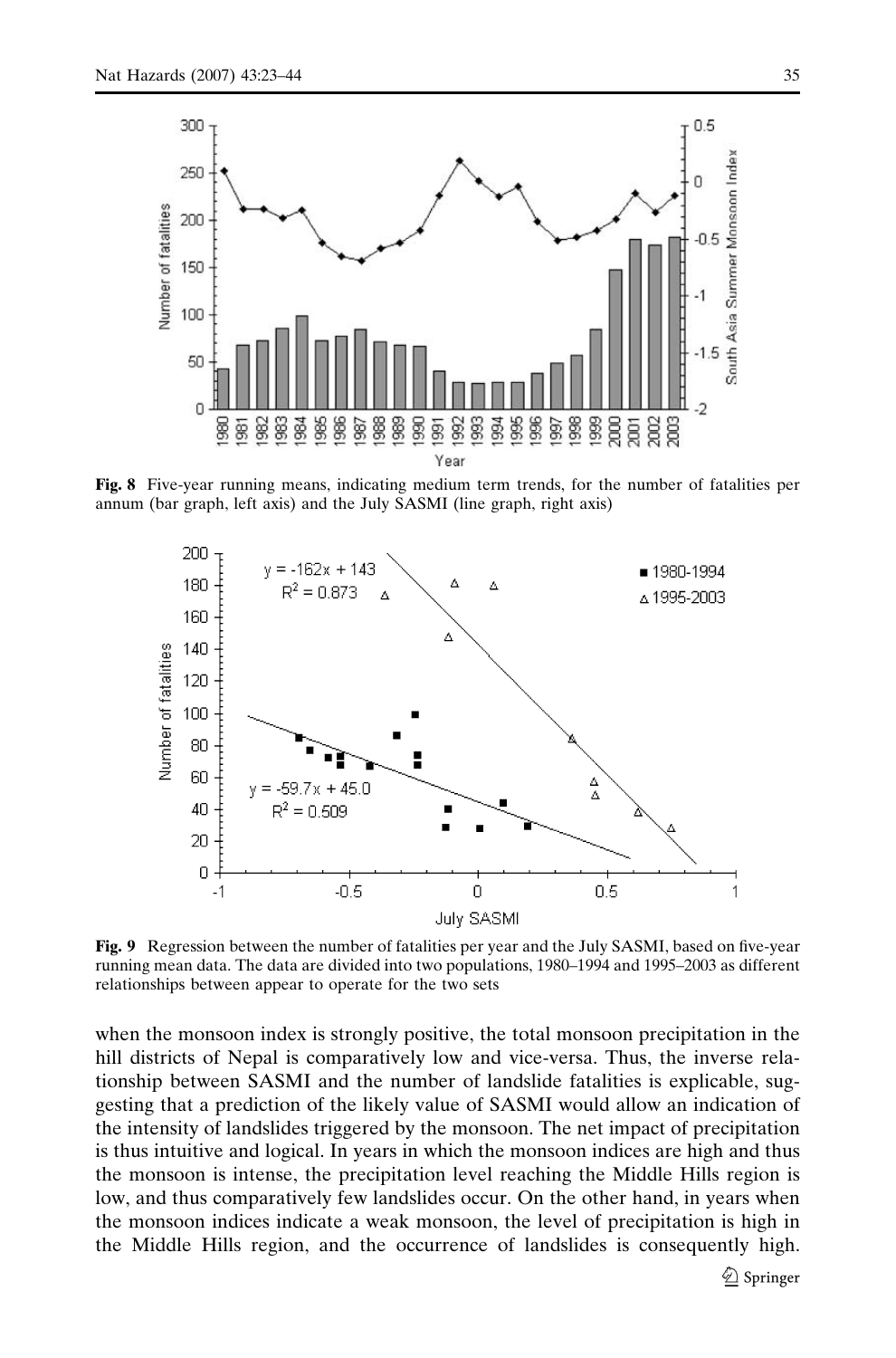<span id="page-13-0"></span>

Fig. 10 Regression between the Hill districts monsoon precipitation index, as derived from Shrestha et al. [2000,](#page-21-0) and the SASMI for 1978–1994, showing a strong, linear, inverse relationship

Bookhagen et al. ([2005\)](#page-19-0) noted that the pattern of rainfall associated with the summer monsoon in the Himalayas is affected by both the regional scale atmospheric conditions and the more local scale effects of topography, most notably the interaction between the terrain and the wind distribution. The landslide dataset clearly supports this view.

The cause of the increased prevalence of landslide fatalities is of key importance to the management of the hazard in Nepal. Examination of the relationship between average landslide size and the SASMI indicates that there is a strong linear relationship (Fig. 11). It is notable that the average landslide size increases when the



Fig. 11 Regression between the average size of the landslides, and the July SASMI, showing a strong, linear, inverse relationship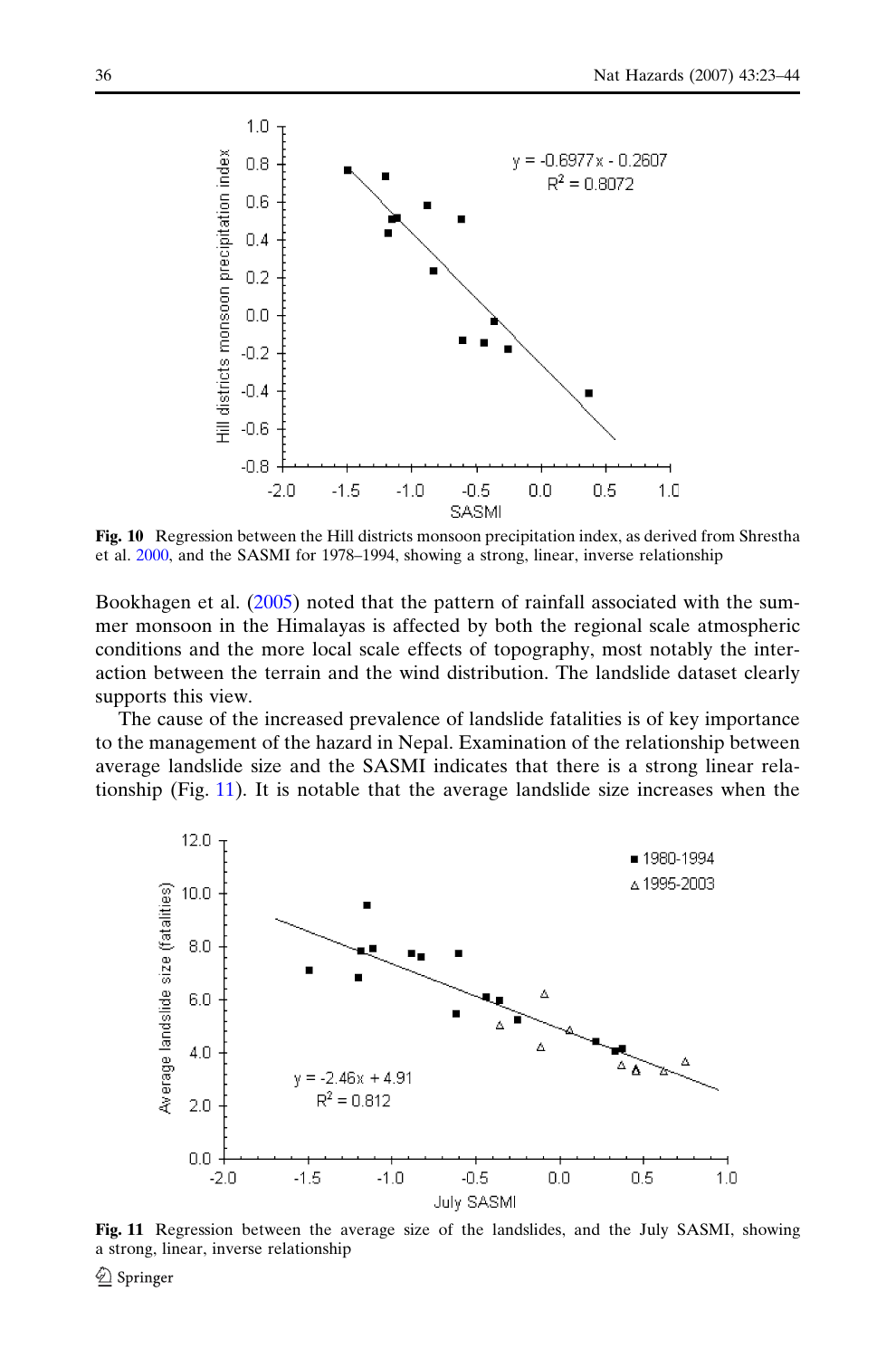SASMI reduces, i.e. when the precipitation total increases. It is perhaps logical that larger rainfall events trigger greater numbers of large landslides. Interestingly however, this relationship is constant through time and does not show the large increase in recent years seen in the total number of fatalities. It is clear that change appears to be one of an increase in the number of fatal landslides occurring, each of which kills on average similar numbers to before, rather than there being the same number of fatal landslides, each of which is larger.

This would seem to imply that there is an increase in either the susceptibility of the landscape system to rainfall events—i.e., that each for a rainfall event of a given size more landslides occur; or a change in the vulnerability of people—i.e., the same number of landslides are occurring, but there are more people in the way of them. However, if the change was due to increased vulnerability due for example to increased population densities, then it is surprising that the average size of the events has not increased—it is logical that there would be more people in the path of each fatal landslide, which should increase the overall average. Thus, it seems likely that there is an increased number of landslides occurring in the landscape with time. It appears that the change in occurrence of landslides is dated from about 1995, after which quite an abrupt transition has been noted. We do not believe that this is solely the result of increased reporting of landslides as there is no logical reason why such an abrupt change should be noted at this time, and we would expect that increased reporting would lead to more of the smaller events being noted, i.e., the average size in terms of fatalities should decrease.

One logical explanation might be the effect of deforestation in Nepal. Deforestation is widely recognised as a significant cause of landslides in upland environments (Glade [2003](#page-19-0) for example), and especially in Nepal (Gerrard and Gardner [2002\)](#page-19-0). Rates of deforestation in Nepal are high, averaging 1.35% of the forest re-source per annum in [2005](#page-19-0) (FAO 2005) (Fig. [12](#page-15-0)A). However, the rate of deforestation peaked in the period 1985–1990 (Fig. [12A](#page-15-0)), and has declined subsequently. Thus, the more recent large increase in the occurrence of fatal landslides does not appear to coincide with the main phase of deforestation, although a lag effect and the role of a critical threshold in forest cover, at which point the occurrence of landslides increases dramatically, cannot be discounted. Indeed it is difficult to imagine that this level of deforestation is not a contributor to this substantially increased occurrence of fatal landslides.

A second potential explanation lies in the rapid development since about 1990 in the road network of Nepal (Fig. [12B](#page-15-0)). This results from a change in national and international priorities for the economic and social development of the country in which an emphasis has been placed on "access" for rural communities, with a key aspect of this being the construction of a new and extensive network of low technology rural roads. Thus, most of the roads built since 1990 have been gravel or earthen roads, constructed using the participatory approach (i.e., using local human and physical resources as much as possible) and with comparatively low levels of conventional engineering design input. The increased occurrence of landslides along new road corridors is very well documented (Sidle et al. [2006](#page-21-0) for example). In addition, the construction of new roads may cause changes in the dynamics of local societies as economic activity restructures to take advantage of the new opportunities presented by the road. Thus, in many cases there is a relocation of the population to live beside the road, which might lead to increased vulnerability and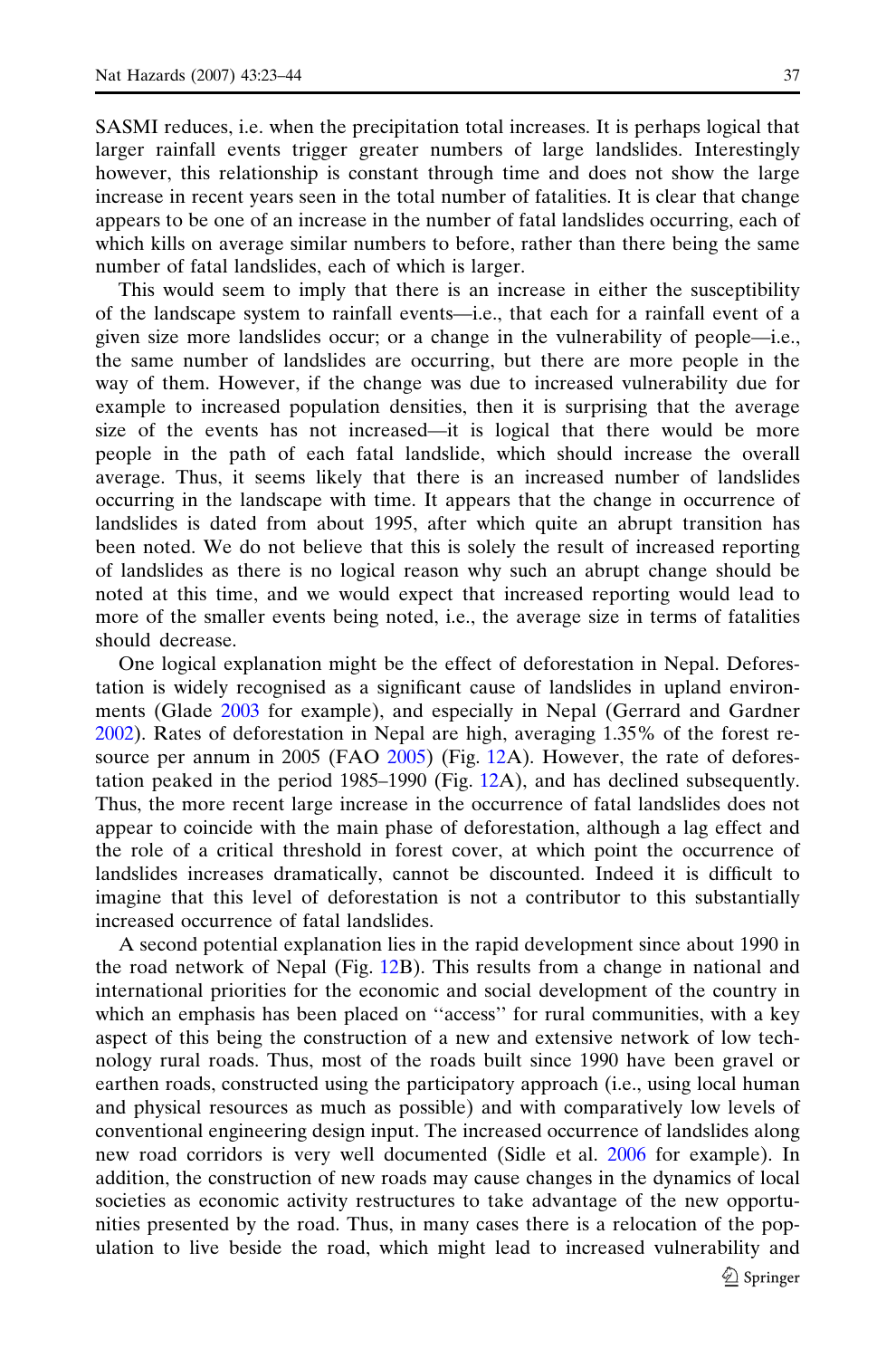

<span id="page-15-0"></span>Fig. 12 Three possible trends causing the increased sensitivity of the landscape to landslides. (A) The effects of deforestation (after Govil [2000\)](#page-20-0), (B) The growth of the road network in Nepal, illustrating the dramatic increase in the amount of road construction in the early part of the 1990's, (C) The number of fatalities per annum associated with the ongoing civil war

changes in land use, including in some cases the abandonment of the terrace cultivation systems. These changes might well lead to an increase in landslide impacts.

Finally, it is notable that the changes coincide with the initiation of the ongoing civil war in Nepal (Fig. 12C). It is possible that this destructive conflict is increasing vulnerability due to enhanced levels of poverty and the consequent migration of people from the Maoist controlled rural areas into the government controlled major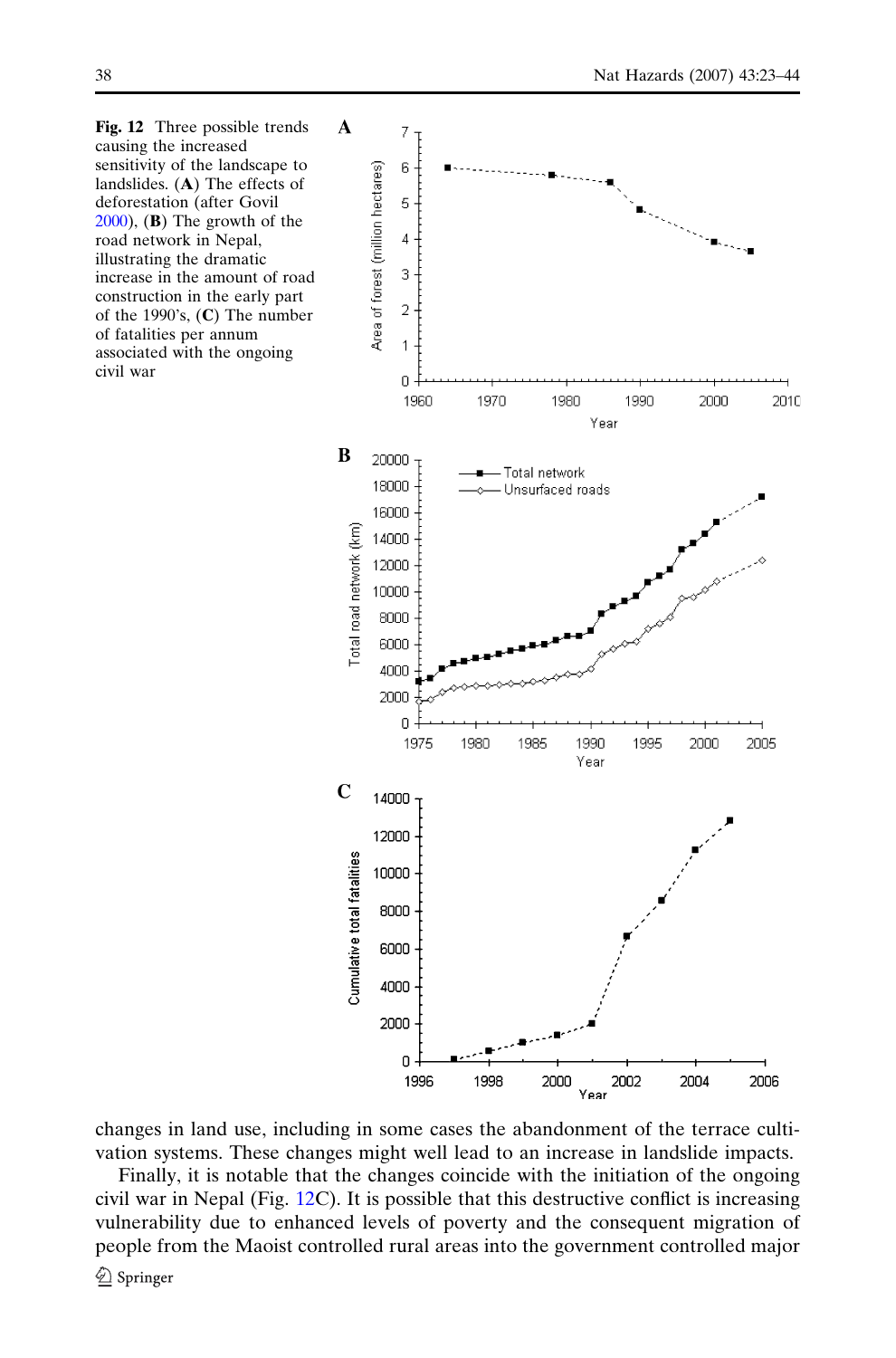

Fig. 13 Graph showing the change across the three main terrain areas of Nepal in (A) the number of landslide fatalities and  $(B)$  the number of fatal landslides per year. Both datasets have been smoothed using the five-year running mean

population centres, especially on the Terai plain. The growth of landslide-prone urban slums has been a consequence of this process in other countries (Barling [2001](#page-19-0) for example), and so might also be significant in Nepal.

An insight into the role of these three processes is given by an analysis of the number of both fatalities (Fig. 13A) and fatal landslides (Fig. 13B) according to the three main terrain units. It is clear that there has been only a small increase in the number of both fatalities and fatal landslides in the Terai plain areas. Thus, it seems unlikely that the large increase in the number of fatal landslides is due to this population migration. Indeed, most of the changes have occurred in the hill districts. Interestingly, Joshi ([1998](#page-20-0)) suggested that deforestation in the hill districts of Nepal, whilst not insignificant, has not increased in rate in the 1990's. Most of the deforestation during this time has occurred on the Terai plains. Thus, it does not appear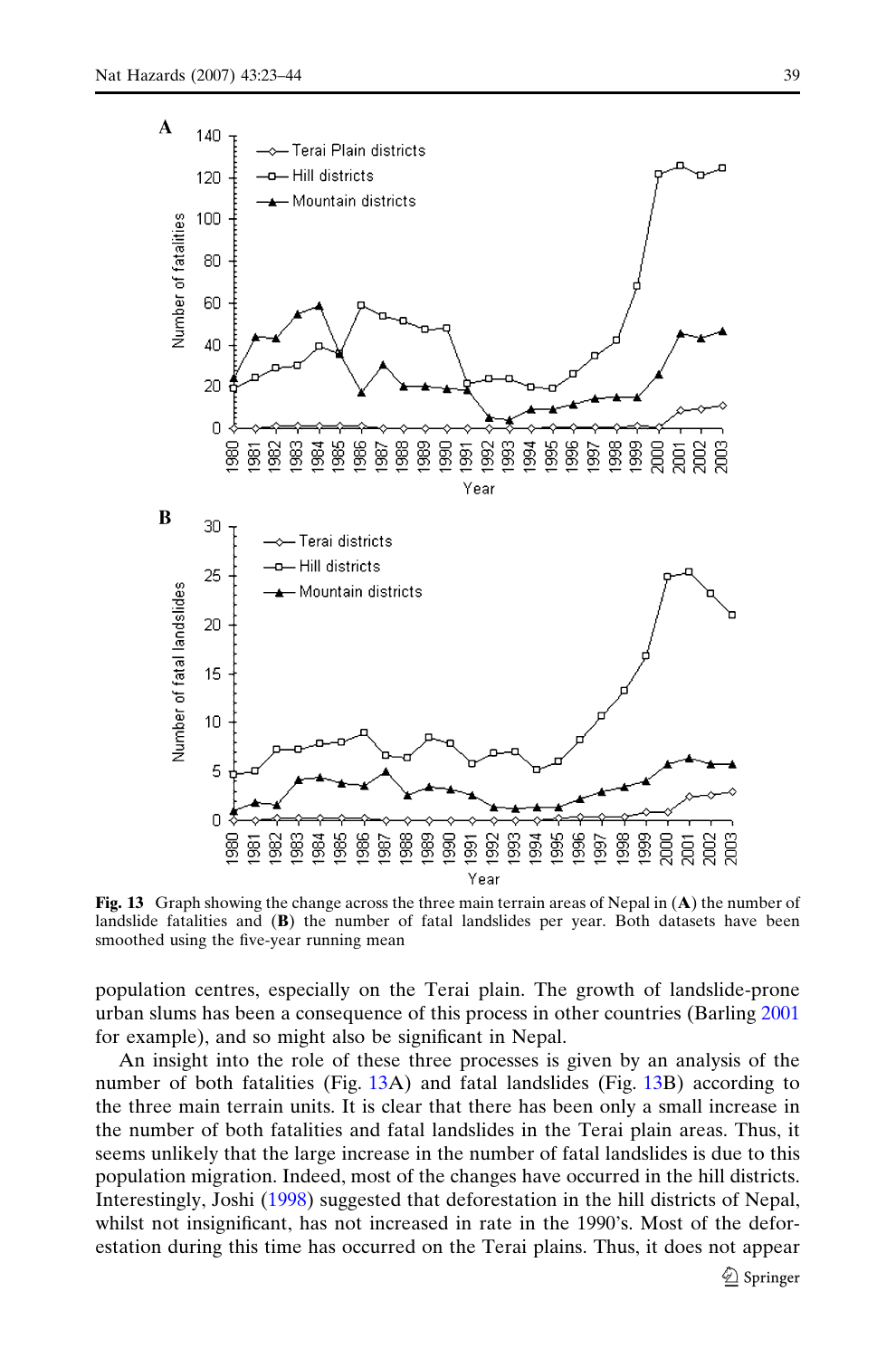likely that deforestation is the major cause of this increase in fatal landslide occurrence, although it is probably a small component. On the other hand, the hill districts have been the main focus of road building activity since the mid 1990s. Thus, the most likely explanation for the increase in landslide activity would seem to be the road construction programme, and the associated changes that this causes. Needless to say there is an urgent need to examine this in more detail.

## 6 Discussion

In this study we have examined the occurrence of fatal landslides in Nepal in the period 1978–2005 through the compilation of a database of fatal landslide events. Of course we fully recognise the deficiencies of such approach, as outlined at the start of the article. We recognise that the error levels in the data are quite large, and that in general the database probably underestimates the impact of landslides. There is undoubtedly one major additional error in the database. This is the result of a major flood and debris flow disaster that struck southern and central Nepal on 19th–22nd July 1993 as a result of an extreme rainfall (cloudburst) event. This event represents the largest non-seismically-induced disaster in the historic record for Nepal. About 70,000 people in total were affected by this disaster and the death toll exceeded 1,160 in the Bagmati, Kulekhani and Narayani basins. A proportion of these fatalities, 160 of which occurred in upland areas, were the result of landslides. Unfortunately however, we have not been able to discriminate between those fatalities caused by floods and those caused by landslides in this event. It is likely that the majority were caused by true river flood events, but it is also likely that tens to hundreds of deaths were caused by landslides. Unfortunately it is likely that we will never be able to resolve this issue. It is also notable that the ongoing dataset on disasters in Nepal, collated independently from our project by the authorities, does not discriminate between floods and landslides even now.

Despite that underestimation of the true impact of landslides in Nepal, we believe that the study reported here yields very interesting information. Notably the database suggests that the occurrence of landslides in Nepal is heavily cyclical, with the cyclicity being dependent upon the variability of the strength of the monsoon. In general it appears that years with strong atmospheric monsoonal conditions are associated with lower numbers of landslide and vice-versa. This seems to concur with an inverse relationship between rainfall patterns in the hill districts of Nepal and the monsoon strength.

The research presented here highlights two issues associated with the triggering of landslides in the Himalayas. First, it is clear that in general the control on the annual occurrence of landslides is the stage of the cycle of monsoon strength. However, on a more local scale, as the 1993 event described above illustrates, many of the landslides themselves are triggered by highly localised extreme precipitation events (cloudbursts). In any given year the number of cloudburst events is probably small, and their impact is spatially limited. Thus, whilst it is possible to state that for a given part of the monsoon cycle a given level of landsliding can be expected, the actual locations of the landslides cannot be determined. Thus, such a study is useful for understanding trends and for forecasting overall impacts, but not for predicting the actual location of events in time and space.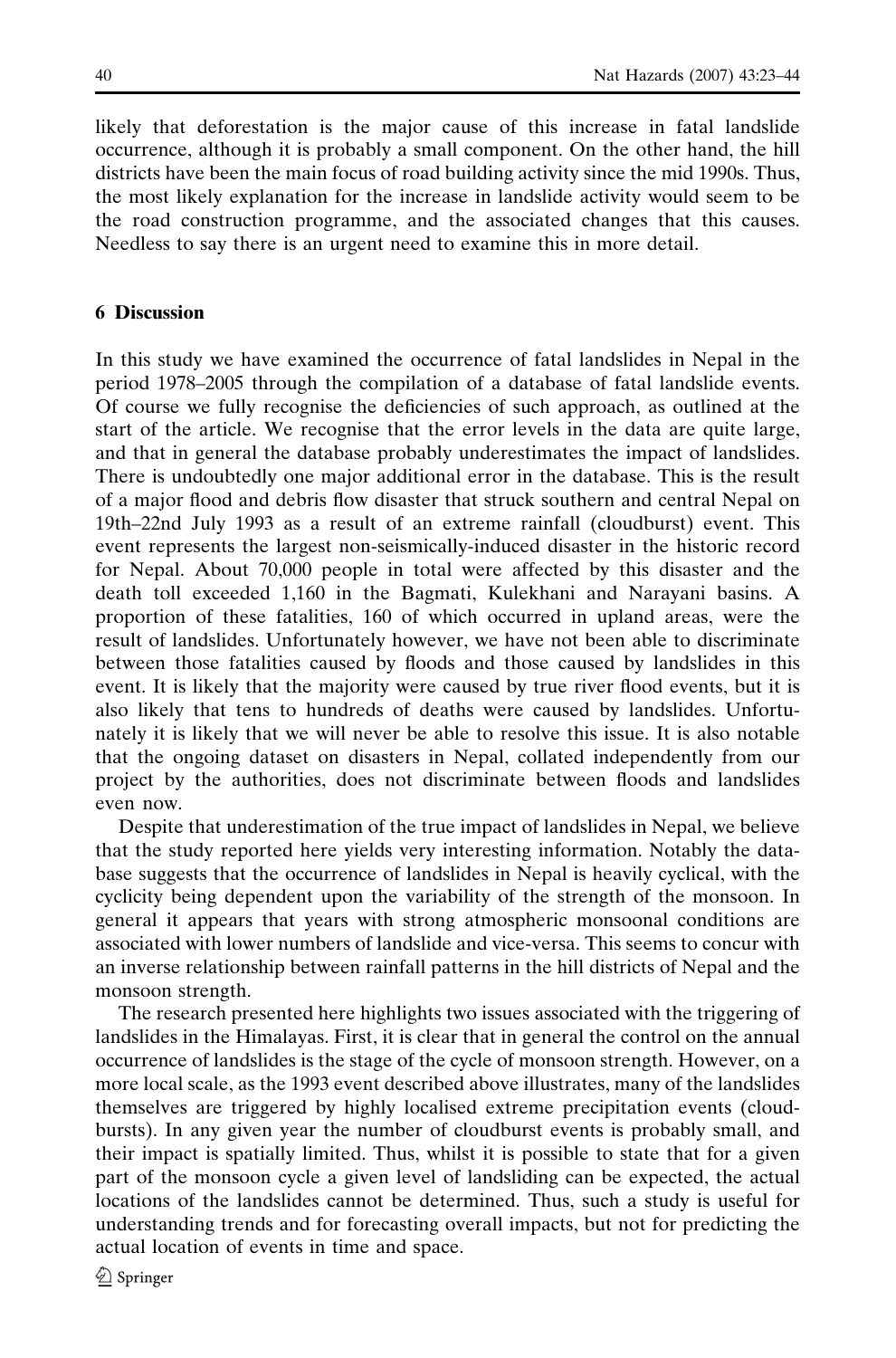Our data suggest that the occurrence of fatal landslides in Nepal has increased in recent years, and that the level of this increase is greater than would be expected from the natural cyclicity. This increase appears to have occurred primarily in the hill districts of Nepal, but has not led to a change in the number of fatalities per event over and above the normal fluctuation. This suggests that the landscape has become more susceptible to landslides, and we hypothesise that the most likely explanation for this is the rural road-building programme, which coincides with this increase. The effects of deforestation are probably also significant, but the impact is probably lower than might perhaps be expected. There do not appear to be substantial changes in the rainfall pattern occurring at the present time (see for example Nayava [2004\)](#page-20-0), which would preclude climate change effects.

Thus, it would appear that the change in policy in terms of the construction of roads, which is driven at least in part by overseas donor agencies, is leading to increased landslide impacts. This is in agreement with the findings of Sidle et al. [\(2006](#page-21-0)), who demonstrated that the density of landslides associated with road construction in mountainous terrains is one and in some cases two orders of magnitude greater than for other land use changes. In Nepal, a remarkably large programme of road construction in (comparatively) high mountain terrain with a climate characterised by seasonal, intense precipitation is underway. In many cases in tectonically active areas, such as the Himalayas, large numbers of slopes are a state of incipient failure (see Petley et al. [2005c](#page-20-0) for example). In an undisturbed system the trigger for failure would probably be a very large precipitation event (for example a cloudburst) or a seismic shock (see Murphy et al. [2002](#page-20-0); Sepulveda et al. [2005](#page-20-0); Chen and Petley [2005;](#page-19-0) Lin et al. [2006](#page-20-0) for example). It seems likely that poorly-engineered road construction in effect reduces the size of a potential trigger process, resulting in extensive, large-scale landsliding along the alignment. The resulting impacts are documented in the data presented here.

Whilst the philosophy behind rural access programmes is probably sound, it would appear that better selection of road alignments, enhanced site investigation and increased engineering design would greatly benefit the communities involved. It is an old adage that it is harder to stop a landslide than it is to start one. Thus, it is likely that at least some of the roads constructed under this approach will cause substantial environmental degradation and increased levels of risk for years to come. Future roads should be designed to minimise these impacts.

### 7 Conclusions

In this study we have examined in detail a large dataset on the occurrence of landslide-induced fatalities in the period 1978–2005. Our data suggest that as Hewitt [\(1997](#page-20-0)) proposed, landslides are probably underrepresented as a hazard in mountain environments. They cause a comparatively large numbers of fatalities in Nepal, with most of the landslide deaths in that country being concentrated in the hill districts of the Middle Himalayas. Our data suggest that the impact of landslides is increasing with time, but is strongly controlled by variations in the strength of the monsoon. Interestingly, the relationship shows that when the summer SW Asian monsoon is intense the number of fatalities is low and vice-versa. Whilst this is counter-intuitive, there is now ample evidence that the controlling processes on precipitation in the mountain areas are dominated by the interactions between topography and medium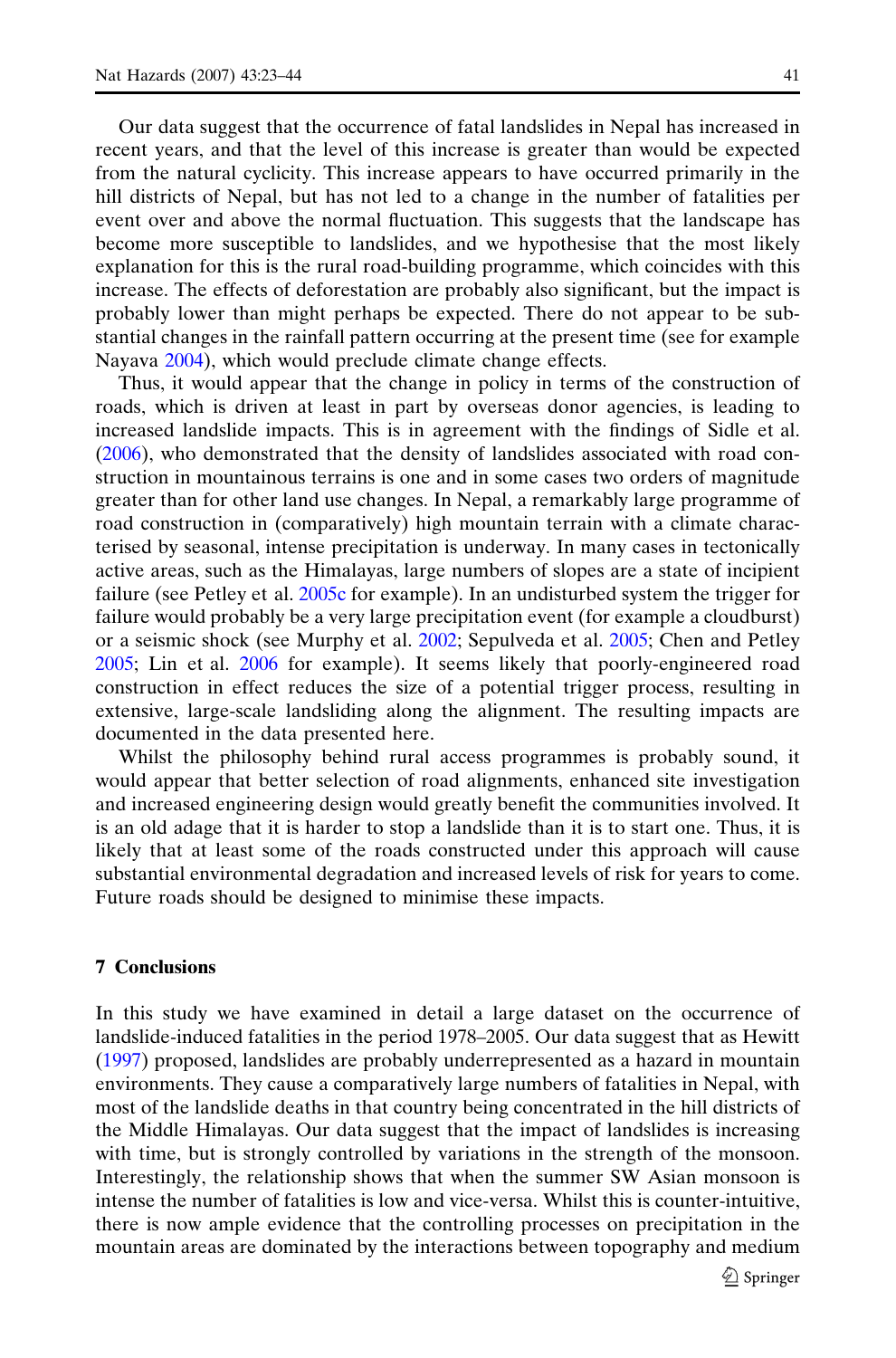<span id="page-19-0"></span>scale airflow patterns (Bookhagen et al. 2005). Thus, the monsoon conditions change the distribution of precipitation on a regional scale such that in years in which the region-wide monsoon is weak, the level of rainfall, and thus the occurrence of landslides is low. Within this pattern, however, there is a strong increasing trend in the number of fatalities occurring in Nepal at any point in the monsoon cycle. Whilst the cause of this increase is not clear, we hypothesise that this may be associated with the ongoing road construction programme in Nepal as well as the effects of deforestation and population changes. If this is indeed shown to be the case then there may be a pressing need to amend the design of rural access development projects in Nepal and many other less developed areas.

Acknowledgements This research was partially funded by DFID under the Engineering Knowledge and Research programme, project R7815. The authors would like to acknowledge ongoing support from the International Landslide Centre at the University of Durham, funded by an anonymous benefactor. We would also like to thanks the LRA team in Nepal who compiled much of the data for the period 1978–2002 using Nepali sources.

# **References**

Alexander D (1993) Natural disasters. Chapman & Hall, New York, 632 pp

- Alexander D (2005) Vulnerability to landslides. In: Glade T, Anderson MG, Crozier MJ (eds) Landslide hazard and risk. Wiley, Chichester, 824 pp
- Barling M (2001) Rural-urban migration in Colombia. Geogr Rev 15(1):15–18
- Barnard PL, Owen LA, Sharma MC, Finkel RC (2001) Natural and human-induced landsliding in the Garhwal Himalaya of northern India. Geomorphology 40:21–35
- Bookhagen B, Thiede RC, Strecker MR (2005) Abnormal monsoon years and their control on erosion and sediment flux in the high, arid northwest Himalaya. Earth Planet Sci Lett 231 (1–2):131–146
- Brabb E (1991) The world landslide problem. Episodes 14:52–61
- Chalise SR, Shrestha ML, Thapa KB, Shrestha BR, Bajracharya B (1996) Climatic and Hydrological Atlas of Nepal. ICIMOD, Kathmandu, Nepal, 264 pp
- Chen H, Petley DN (2005) The impact of landslides and debris flows triggered by Typhoon Mindulle in Taiwan. Q J Eng Geol Hydrogeol 38(3):301–304
- Costa JE, Schuster RL (1991) Documented historical landslide dams from around the world. US Geol Surv Open-File Rep 486:91–239
- Crozier MJ (2005) Multiple-occurrence regional landslide events in New Zealand: hazard management issues. Landslides 2(4):247–256
- Cruden D, Varnes D (1996) Landslide Types and Processes. In: Turner A, Schuster RL (eds) Landslides: investigation and mitigation. Transportation Research Board, National Research Council 247:36–75
- Dunning SA, Rosser NJ, Petley DN, Massey CR (2006) in press. Formation and failure of the Tsatichhu landslide dam, Bhutan. Landslides 3(2):107–113, DOI: 10.1007/s10346-005-0032-x
- Dussauge C, Grasso JR, Helmstetter A (2003) Statistical analysis of rockfall volume distributions: implications for rockfall dynamics. J Geophys Res 108(B6):2286, DOI: 10.1029/2001JB000650
- FAO (2005) Global Forest Resources Assessment (2005). Forestry Paper 147, Forestry Department, Food and Agriculture Organization of The United Nations, Rome, Italy, 320 pp
- Gerrard AJW, Gardner RAM (2000a) Relationships between rainfall and landsliding in the Middle Hills, Nepal. Nor Geogr Tidsskr 54:74–81
- Gerrard J, Gardner RAM (2000b) The nature and management implications of landsliding on irrigated terraces in the Middle Hills of Nepal. Int J Sus Dev World Ecol 7:229–236
- Gerrard AJ, Gardner RAM (2002) Relationships between landsliding and land use in the Likhu Khola drainage basin, Middle Hills, Nepal. Mt Res Dev 22(1):48–55
- Glade T (2003) Landslide occurrence as a response to land use change: a review of evidence from New Zealand. Catena 51(3–4):297–314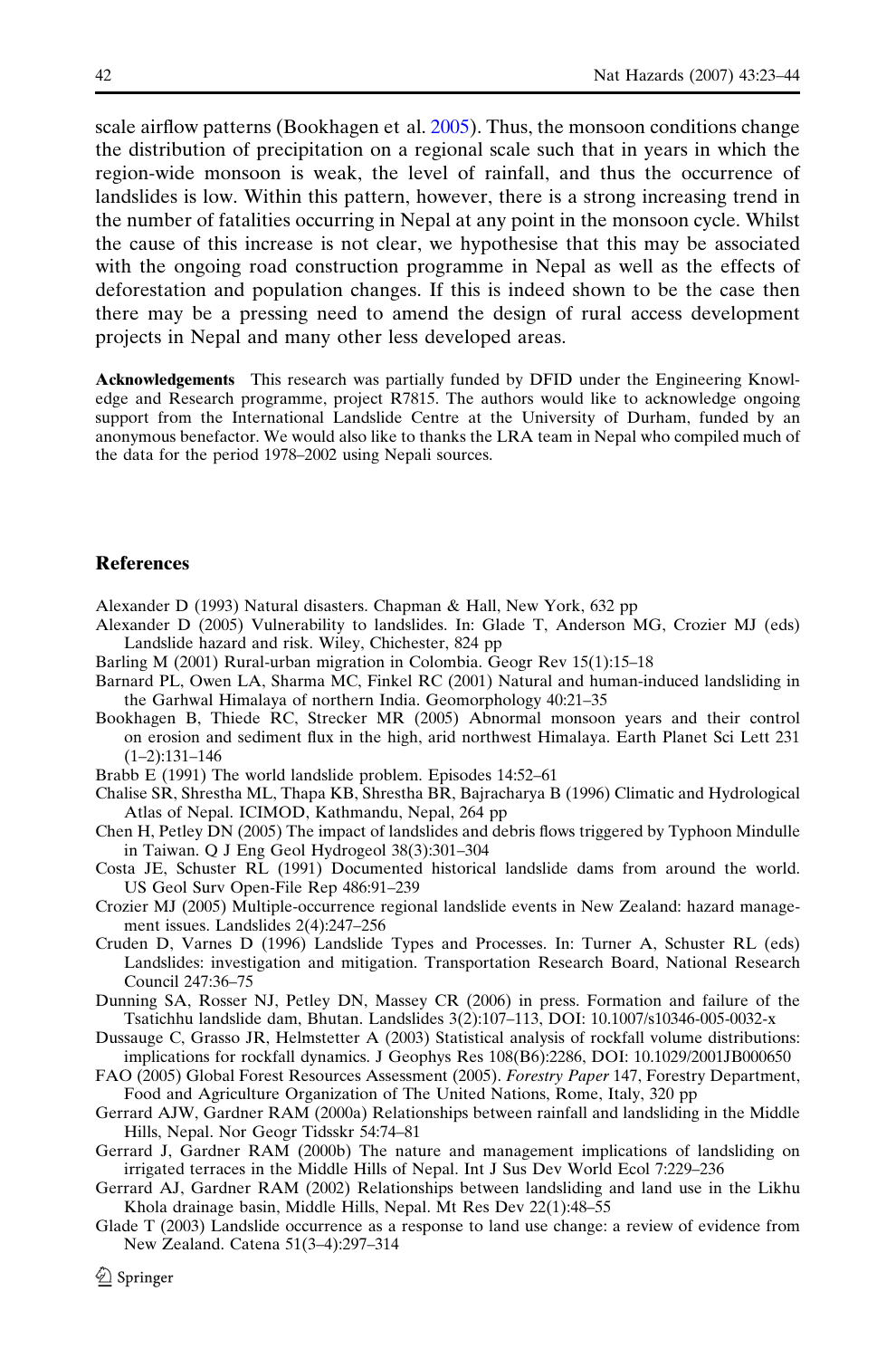- <span id="page-20-0"></span>Govil K (2000) Forest resources of Nepal, country report. Forest Resources Assessment Working Paper 016, Forestry department, food and agriculture organization of the United Nations, Rome, Italy, 78 pp
- Guzzetti F (2000) Landslide fatalities and the evaluation of landslide risk in Italy. Eng Geol 58:89–107
- Hannah DM, Kansakar SR, Gerrard AJ, Rees G (2005) Flow regimes of Himalayan rivers of Nepal: nature and spatial patterns. J Hydrol 308:18–32
- Hewitt K (1997) Regions of risk: a geographical introduction to disasters. Addison Wesley Longman, Harlow, UK, 389 pp
- Hittelman AM, Lockridge PA, Whiteside LS, Lander JF (2001) Interpretive pitfalls in historical hazards data. Nat Hazards 23(2–3):315–338
- Horii T, Hanawa K (2004) A relationship between timing of El Niño onset and subsequent evolution. Geophys Res Lett 31:L063041–L063044
- Hovius N, Stark CP, Allen PA (1997) Sediment flux from a mountain belt derived by landslide mapping. Geology 25:231–234
- Hovius N, Stark CP, Hao-Tsu C, Lin JC (2000) Supply and removal of sediment in a landslidedominated mountain belt: Central Range, Taiwan. J Geol 108:73–89
- Joshi AL (1998) Underlying Causes of Deforestation and Participatory Forest Management Policy in Nepal. Proceedings of the IGES International Workshop on Forest Conservation Strategies for the Asia and Pacific Region. Available online: http://www.iges.or.jp/en/fc/phase1/1wscontents.htm
- Li J, Zeng Q (2003) A new monsoon index and the geographical distribution of the global monsoons. Adv Atmos Sci 20:299–302
- Lin JC, Petley DN, Jen CH, Hsu ML (2006) Slope movements in a dynamic environment—A case study of Tachia river, Central Taiwan. Q Int 147(1):103–112
- Malamud BD, Turcotte DL, Guzzetti F, Reichenbach P (2004) Landslide inventories and their statistical properties. Earth Sur Processes Landforms 29:687–711
- Murphy W, Petley DN, Bommer J, Mankelow JW, (2002) Geotechnical and seismological uncertainty in the assessment of slope stability during earthquakes. Q J Eng Geol Hydrogeol 35:71–78
- Nayava JL (2004) The temporal variations in rainfall in Nepal since 1971 to 2000. J Hydrol Meteorol 1(1):24–33
- Owen LA, Sharma M, Bigwood R (1995) Mass movement hazard in the Garhwal Himalaya: the effects of the 20th October 1991 Garhwal earthquake and the July-August monsoon season. In: McGregor DFM, Thompson DA (eds) Geomorphology and land management in a changing environment. London, Wiley, 69–88
- Parthasarathy B, Munot AA, Kothawale DR (1995) Monthly and seasonal rainfall series for All-India homogeneous regions and meteorological subdivisions: 1871–1994. Indian Institute of Tropical Meteorolgy Research Report RR–065, Pune 411 008, India
- Petley DN, Dunning SA, Rosser NJ (2005a) The analysis of global landslide risk through the creation of a database of worldwide landslide fatalities. In: Hungr O, Fell R, Couture R, Eberhardt E (eds) Landslide risk management, AT Balkema, Amsterdam, 367–374
- Petley DN, Hearn GJ, Hart A (2005b) Towards the development of a landslide risk assessment for rural roads in Nepal. In: Glade T, Anderson M, Crozier MJ (eds) Landslide hazard and risk, Wiley, Chichester, 597–620
- Petley DN, Higuchi T, Petley DJ, Bulmer MH, Carey J (2005c) The development of progressive landslide failure in cohesive materials. Geology 33(3):201–204
- Petley DN, Oven K, Mitchell WA, Rosser NJ, Dunning SA, Allison RJ (2006) The role of global and regional precipitation patterns in landslide generation. In: Ashaari M (ed) Proceedings of the International conference on slopes Malaysia 2006. Public Works Department, Kuala Lumpur, pp 249–268
- Sah MP, Mazari RK (1998) Anthropogenically accelerated mass movement, Kulu Valley, Himachal Pradesh, India. Geomorphology 26(1–3):123–138
- Sarkar S, Kanungo DP, Mehrotra GS (1995) Landslide hazard zonation: a case study in Garhwal Himalaya, India. Mt Res Dev 15(4):301–309
- Schuster RL, Highland LM (2001) Socioeconomic and environmental impacts of landslides in the western hemisphere, USGS Open-File Report, 01–276
- Sepúlveda S, Murphy W, Jibson RW, Petley DN (2005) Seismically-induced rock slope failures resulting from topographic amplification of strong ground motions: the case of pacoima canyon, California. Eng Geol 80(3–4):336–348